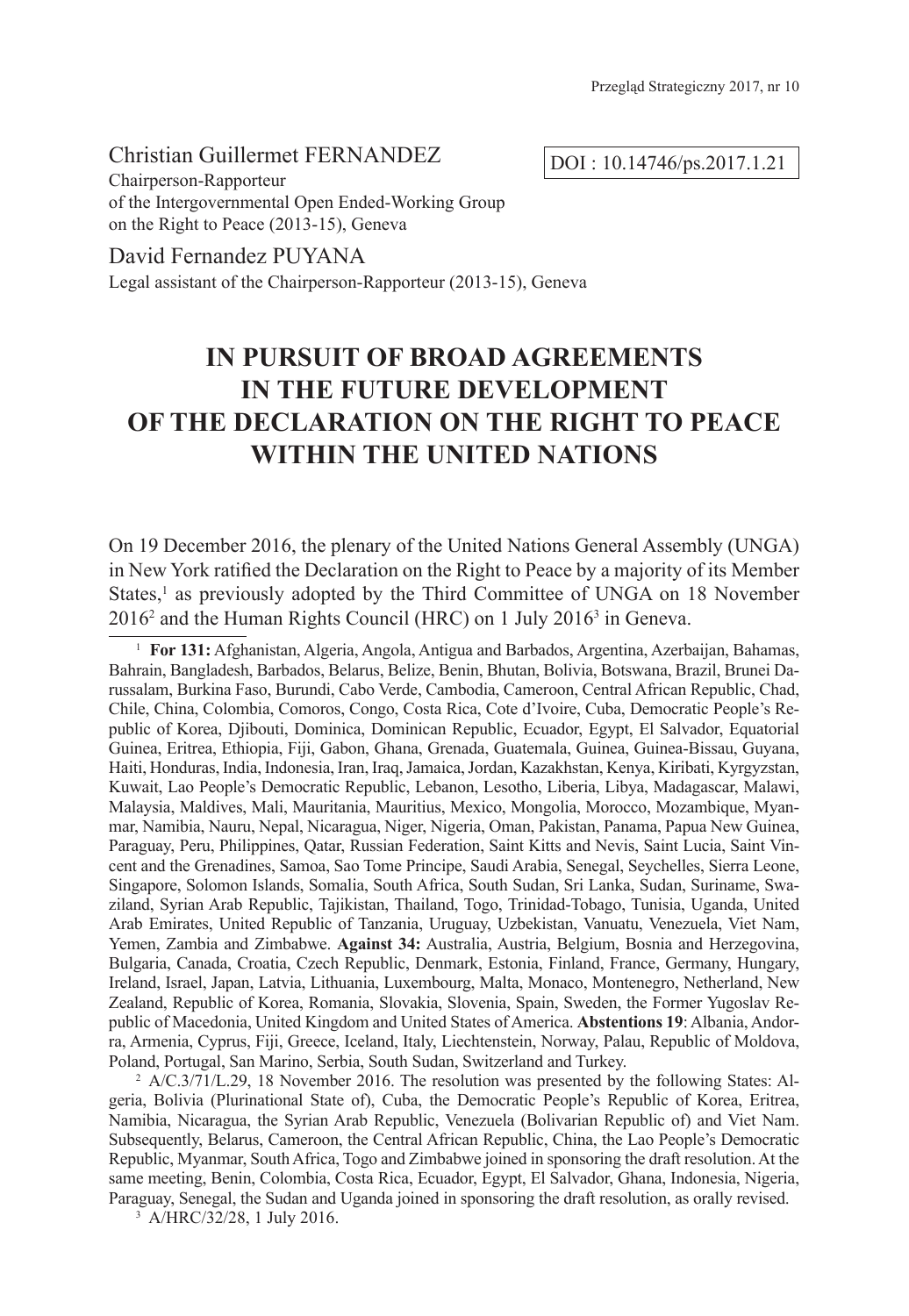In the adoption of the Declaration on the Right to Peace by the UNGA Third Committee, the mobilization and strong voice of some civil society organizations was properly heard in its 71st session, when they openly called on Member States to take a step forward by adopting a declaration that can be meaningful for generations to come.

The resolution A/C.3/71/L.29 of the UNGA Third Committee, in which the Declaration was annexed, includes in its operative part as a new element a general reference to the previous resolutions adopted by the General Assembly on "the promotion of peace as a vital requirement for the full enjoyment of all human rights by all." The last resolution on this topic (A/RES/69/176, 2015) not only reaffirms that the peoples of our planet have a sacred right to peace, but also welcomes the decision of the HRC, in its resolution 20/15, to establish an open-ended intergovernmental working group (OEWG) with the mandate of progressively negotiating a draft United Nations declaration on the right to peace.

Although most of the States supported the on-going process on the right to peace within the HRC in Geneva, some of them have not recognized the existence of the right to peace under international law. However, they were very open to the approach and procedure proposed by the Chairperson-Rapporteur Ambassador Christian Guillermet-Fernández of Costa Rica and consequently, actively participated in the three consecutive sessions of the OEWG in Geneva.

Thanks to this approach, a majority of Member States supported the Declaration on the Right to Peace and an important number of Western States abstained for the first time ever on this topic at the Third Committee. In fact, this Declaration is the clear result of three years of work with all stakeholders, including civil society. This positive approach was elaborated in light of the following elements: firstly, international law and human rights law; secondly, the mandate of the HRC in the field of human rights and thirdly, the human rights elements elaborated by the resolutions on the right of peoples to peace adopted by the HRC in the past years.

An agreement among States and regional groups could not finally be achieved within the HRC and the Third Committee, exclusively because of the lack of agreement on the title and Article 1 of the text as presented by the Chairperson-Rapporteur on 21st September 2015. However, as indicated by a Group of States<sup>4</sup> within the Third Committee, the Declaration has some value because it develops the *New Agenda 2030* and also reinforces the three UN pillars – peace and security, development and human rights. Also they pointed out that the Preamble of the Declaration additionally contains many elements that will benefit the clarity and greater balance in order to ensure and to represent the full range of views among memberships.

This paper shall introduce the reader to the last discussions and debate on the right to peace within the Third Committee to understand how divisions on the title and article 1 could be interpreted in the future in order to constructively continue this discussion. Additionally, this article shall analyze the current conflicting areas on this issue; taking into account other difficult UN processes, such as the adoption of the *Declaration on the Establishment of a New Iernational Economic Order* in 1974. Some ideas intended to overcome the differences will be raised. Finally, it shall be concluded that

<sup>4</sup> Australia, Liechtenstein, New Zealand, Norway, Switzerland and Iceland.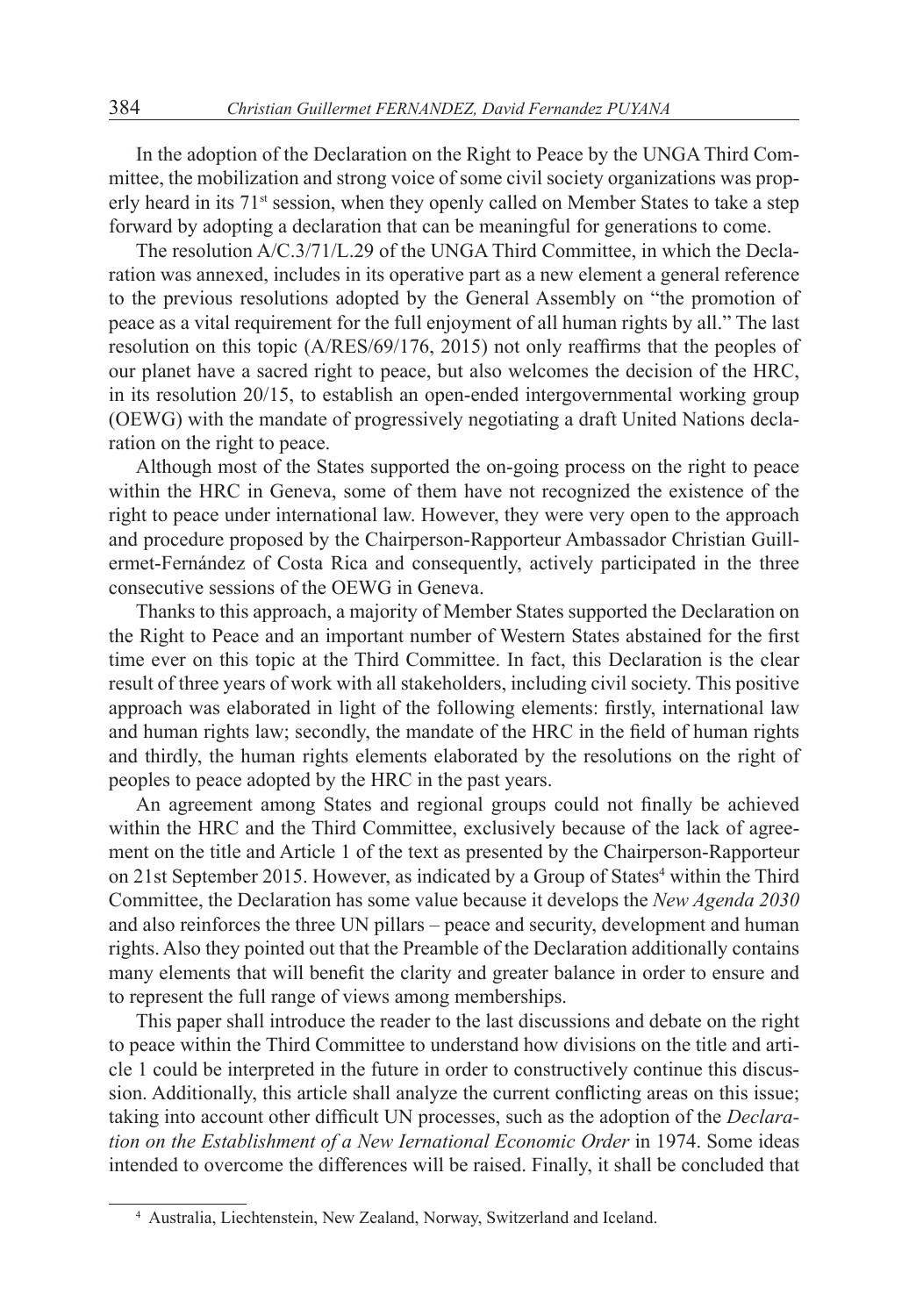in accordance with UN practice, Member States tend to work within the General Assembly on the basis of broad agreements.

#### **ROLE PLAYED BY CIVIL SOCIETY ORGANIZATIONS**

After the adoption of the *Declaration on the Right to Peace* by the HRC on 1 July 2016, the *Foundation Culture of Peace* delivered a statement in which they stressed that in order to promote the right to peace, it is imperative to implement the *Declaration and Programme of Action on a Culture of Peace*. They also stressed in their statement that "the UNESCO initiative in which in 1997 Member States were invited to discuss a draft Declaration on the Human Right to Peace soon will be realized within the General Assembly."

The UNESCO Chair on Human Rights, Democracy and Peace at the University of Padova (Italy) in a legal study about the Declaration adopted by the HRC concluded in November 2016 that the conjunction of Article 1 with the very title of the Declaration presupposes that a human right to peace does already exist as implicitly proclaimed by Article 28 of the *Universal Declaration of Human Rights*: "Everyone is entitled to a social and international order in which the rights and freedoms set forth in this Declaration can be fully realized."

As suggested by the Foundation Culture of Peace, on 18 November 2016 the UNGA Third Committee adopted a *Declaration on the Right to Peace*. This Declaration will pass to the UN history for being the first peace Declaration adopted by the General Assembly in this new Millennium. Consequently, the mobilization and strong voice of some civil society organizations was properly heard in its  $71<sup>st</sup>$  session. In particular, on 2 September 2016 the *International Association of Peace Messenger Cities* adopted the *Wieluń Declaration* in Poland by which they welcomed the adoption by the HRC of the Declaration on the Right to Peace contained in the annex to its resolution 32/28 and called upon the General Assembly of the United Nations to adopt this Declaration by consensus.

Additionally, the Human Rights Centre and the UNESCO Chair at the Padova University informed that they had promoted and carried out, with the collaboration of the *National Coordination of Local Authorities for Peace and Human Rights*, a large campaign in Italy, to support the work of the United Nations. They added that more than 300 City Councils and 5 Regional Councils had adopted a petitionary motion in this regard.

An important group of civil society organizations stressed in an Open Letter of November 2016 addressed to the diplomatic community that: "in today's world, devastated by armed conflicts, hate and poverty, the recognition and declaration by an overwhelming majority of states that 'Everyone has the right to enjoy peace,' would send to Humanity, and in particular to young and future generations, a very much needed message of peace and hope … The adoption of the UN Declaration on the Right to Peace will represent a little step forward toward the fulfilment of the solemn promises we made in 1945."<sup>5</sup>

<sup>&</sup>lt;sup>5</sup> This letter was prepared by the International Association of Democratic Lawyers (IADL), Comunità Papa Giovanni XXIII (APG23), UN Network of United Network of Young Peacebuild-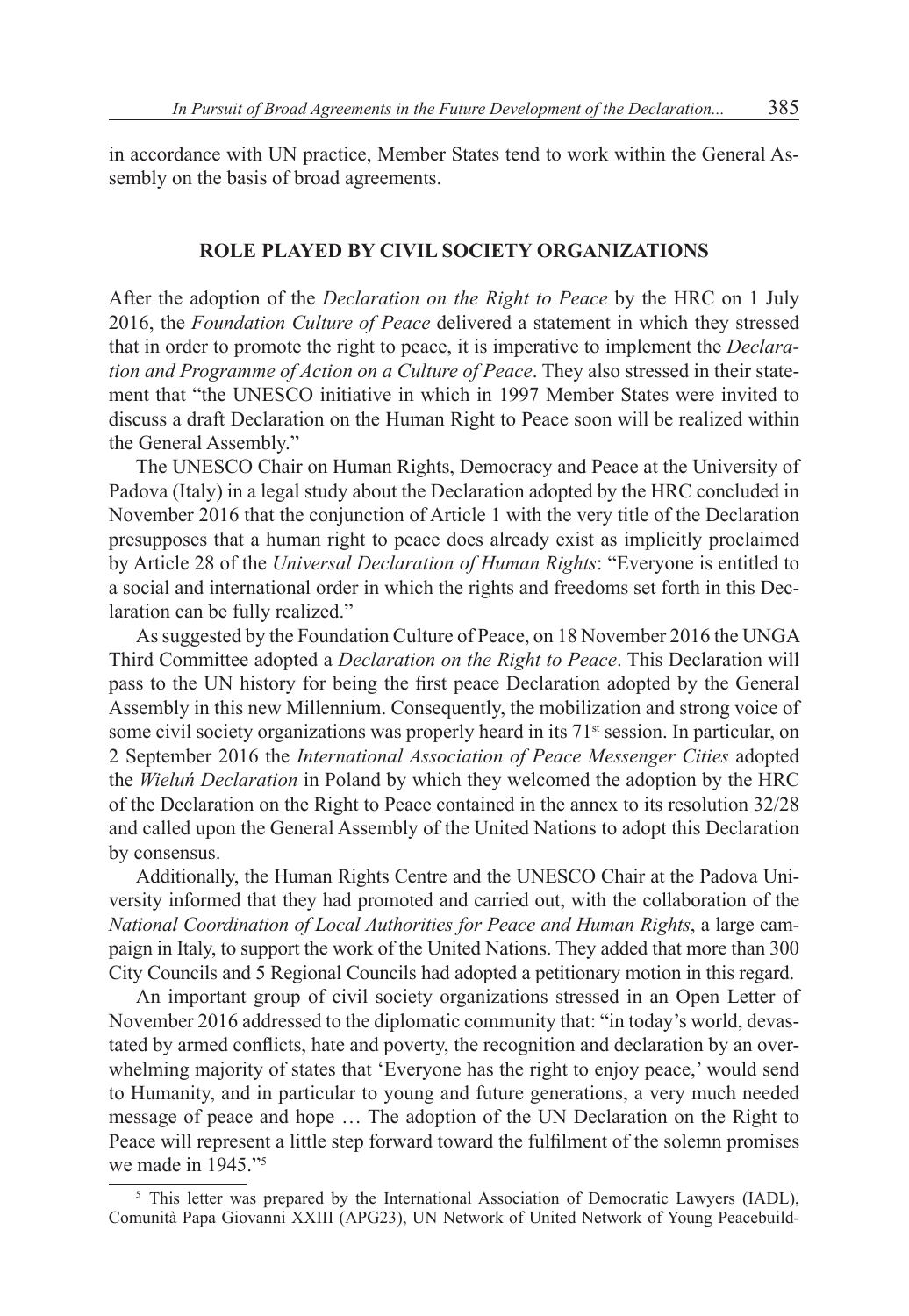In parallel, the Chairperson of the Drafting Group on the right to peace at the Advisory Committee (AC) of the HRC, Ms. Mona Zulficar, and the Chairperson-Rapporteur of the OEWG at the HRC, Ambassador Christian Guillermet-Fernández, published in the Arab newspaper *Elaph* in December 2016 a reflection in which they stressed that the OEWG witnessed that the text presented by the AC was not properly supported by Member States. For this reason, the Chairperson-Rapporteur decided to promote the effective implementation of the *Declaration and Programme of Action on a Culture of Peace*, taking into account that all the main elements on the right to peace identified by the AC had been elaborated in the *Programmes of Action on Vienna* and *Culture of Peace*.

Finally, on 22 October 2016, *Paz sin Fronteras* (PSF), created by Mr. Miguel Bosé and Mr. Juanes, began the campaign called *#RightToPeaceNow* by which well-known personalities urged Member States of the Third Committee of the General Assembly to adopt a *Declaration on the Right to Peace* at the end of the 71th regular session. During this campaign, several personalities of the world of culture and art raised their voices to demand a *Declaration on the Right to Peace* through their media and social networks. They expressed their support so that the process was definitively closed in New York with the adoption of a *Declaration on the Right to Peace*, such as occurred in this case.

### **MEMBER STATES**

The resolution A/C.3/71/L.29, in which the Declaration was annexed, was presented by the delegation of **Cuba**. In its presentation, they said that the adoption of this text is a moral imperative and that they are encouraged by the willingness to contribute to raise awareness among people and governments about the different elements which compose the right to peace at a time when world peace is the desire of millions of

ers (UNOY) and Japanese Committee for the Human Right to Peace (JCHRP) and it was supported by: Foundation Culture of Peace, International Society for Human Rights (ISHR), Finn Church Aid (FCA), International Federation of Settlements and Neighbourhood Centers (IFS), Commission Africaine des Promoteurs de la Santé et des droits de l'homme (CAPSDH), Cultura de Solidaridad Afro-Indígena, International Organization for the Elimination of All Forms of Racial Discrimination (EAFORD), Universal Esperanto Association (UEA), Mother's Legacy Project, International Federation of Women in Legal Careers (IFWLC), International Federation of Women Lawyers (IFWL), 3HO Foundation, Institute for Planetary Synthesis (IPS), Institute of Global Education, Lama Gangchen World Peace Foundation, Federation of Family Associations of Missing Persons from Armed Conflicts (*IFFAMPAC*), Pax Christi International, Foundation for GAIA (GAIA), Planetary Association for Clean Energy (PACE), Global Eco-village Network (GEN), Institute of International Social Development at the United Nations (IISD), International Association of Peace Messenger Cities (IAPMC), International Peace Bureau (IPB), World For World Organization (WFWO), United Religions Initiative (URI), Lucis Trust-World Good Will Bangwe and Dialogue, Dzeno, Istituto Internazionale Maria Ausiliatrice delle Salesiane di Don Bosco (IIMA), Foundation for the Refugee Education Trust (RET International), Graines de Paix, International Volunteerism Organisation for Women Education Development (V.I.D.E.S.), US Federation for Middle East Peace, ONG Hope International, World Association for Education as an Instrument of Peace, Commission Colombian of Jurist, General Arab Women Federation (GAWF), International Organization for Victim Assistance (IOVA), International Society for Traumatic Stress Studies (ISTSS), International Women's Year Liaison Group, Association Points-Coeur, Nonviolent Peaceforce, Association Centre Europe – Tiers Monde Cetim.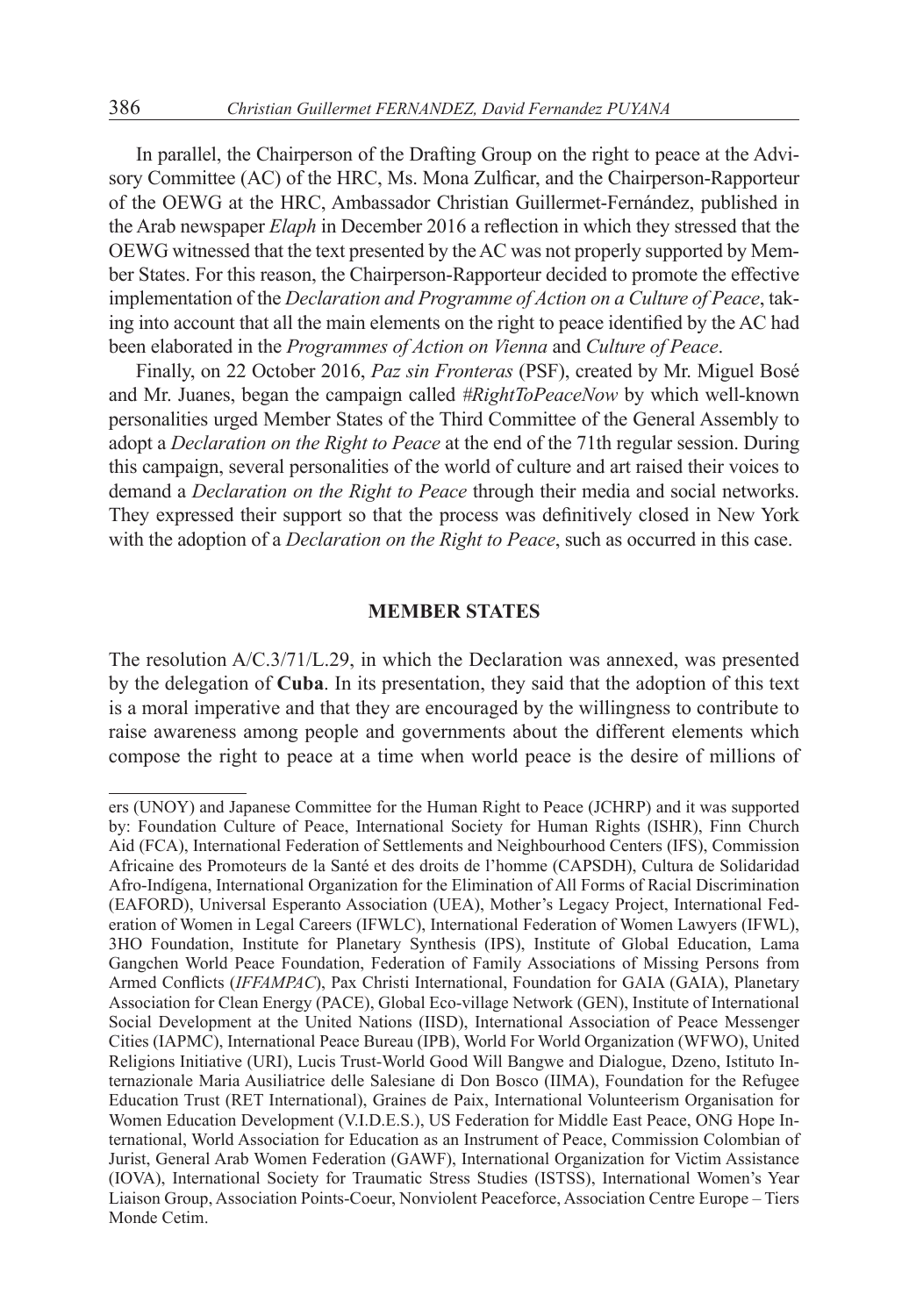people. By adopting this declaration, they said, we aspire to send a clear message of commitment and protection of the right to peace and the lives of millions of people.

The **United States of America** pointed out that they do not agree with the attempts to develop the collective right to peace because it modifies the circle of the exercise of the existing human rights. Consequently, they decided to call the vote and vote against this resolution. **Japan** considered premature to recognise peace as a human right principle since it has not been established under international law. They said that the adoption of this resolution at the third committee without reaching consensus among Member States, following the same case as in Geneva, is regrettable. **Iran** indicated that the maintenance and global realization of the right to peace needs a holistic approach. Unfortunately, they added, some important requirements for the realization of the right to peace, such as the challenges posed by the arms of mass destruction to the international peace and security was totally overlooked in the Declaration.

The **European Union** said since the establishment of the OEWG on the right to peace, three years ago, they have consistently expressed their willingness to engage in the discussion between the linkage of peace and the enjoyment of human rights, with a view to reach a consensus on the draft declaration. According to them, the WG has been a model of cooperation and open dialogue. All sides proved their willingness to have a possible consensus on a declaration acceptable to all. However, in spite of all efforts, consensus was not possible. There is neither an agreed upon definition of peace nor agreement as to who will be the right-bearers and duty-bearers of such right. In addition, the proposed declaration could be contrary to some provisions of the UN Charter. Finally, the absence of peace cannot justify the failure to respect human rights. Under these circumstances, they reaffirmed that they are not in the position to support this draft resolution.

**Iceland**, on behalf of a Group of States,<sup>6</sup> recalled that it is clear that sustainable development cannot be realized without peace and security, and peace and security will be at risk without sustainable development. The *New Agenda 2030* recognise the need to build peaceful just and inclusive societies and provide equal justice, the protection and respect of human rights, the effective rule of law and governance in all levels and in transparency and effective and accountable institutions. Consequently, they added that they are all committed to the *Global Agenda 2030* and to goal 16 on the promotion of peaceful and inclusive societies for sustainable development for all. The *2030 Agenda* states that we are determined to foster peaceful, just and inclusive societies which are free from fear and violence. There can be no sustainable development without peace and no peace without sustainable development. However, they also indicated that they are not in the position to support in this point this draft resolution, because there is not a common legal understanding for the specific right to peace and is also unclear who will be the right-bearers or duty holders of such right.

Finally, Liechtenstein, on behalf of another Group of States,<sup>7</sup> indicated that the *Charter of the United Nations* rests on principles of the United Nations, which are,

<sup>6</sup> Australia, Liechtenstein, New Zealand, Norway, Switzerland and Iceland.

<sup>7</sup> Austria, Belgium, Costa Rica, El Salvador, Estonia, Iceland, Latvia, Lithuania, Luxembourg, Poland, Slovenia, Switzerland and Liechtenstein.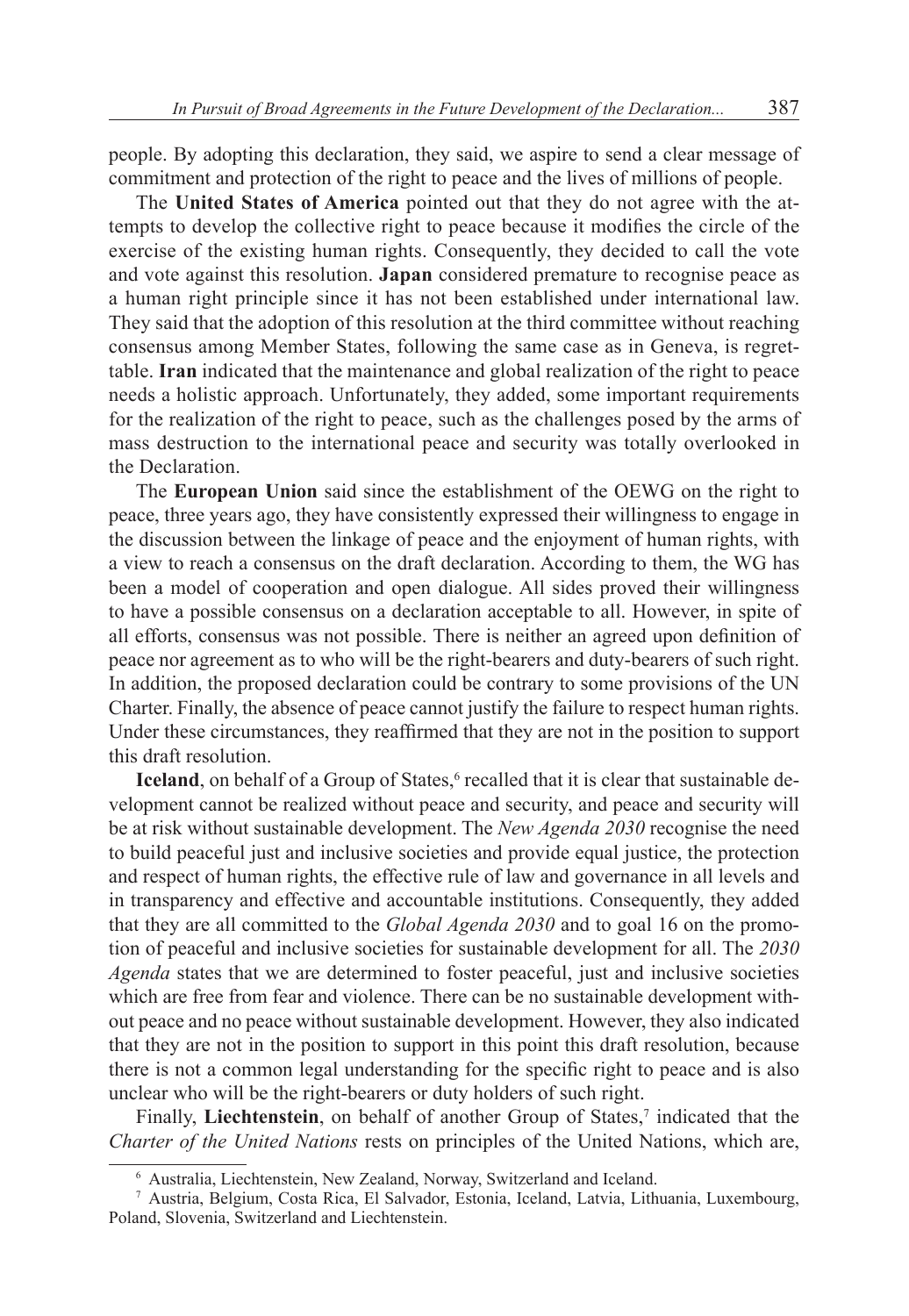inter alia, to maintain peace and security and to that end to take effective and collective measures for the prevention and removal of threats to peace and for the suppression of acts of aggression or other breaches against peace. They added that the step was taken when States parties to the International Criminal Court (ICC) Statute adopted by consensus provisions on the crimes of aggression, which were included in the *Kampala Review Conference* in 2010. The activation of the Kampala process in 2017 will constitute a historic step in order to stop illegal wars and for them, this is a main contribution to the cause of peace.

### **CONSENSUS WITHIN THE GENERAL ASSEMBLY**

Although an agreement among States and regional groups could not finally be achieved within the HRC and the Third Committee, exclusively because of the lack of agreement on the title and Article 1 of the text, some opposing Member States to the notion of the right to peace pointed out that the Declaration has some added value.

As recognised by some Groups of States,<sup>8</sup> the *Declaration on the Right to Peace* correctly reinforces the *Global Agenda 2030* and its goal 16 on the promotion of peaceful and inclusive societies for sustainable development for all. In addition, this Declaration reaffirms that peace and security, development and human rights are the pillars of the United Nations system and the foundation for the collective security and well-being as well as that development, peace and security and human rights are interlinked and mutually reinforcing.

Another Group of States<sup>9</sup> stressed that one of the key contributions to promote peace is therefore to complement the provisions of the UN Charter, which regulates the legality of the use of force with provisions that establish individual criminal responsibility for the crimes of aggression. Therefore, they called upon all Member States, in particular the supporters of the *Declaration on the Right to Peace* to ratify the *Rome Statute* and the *Kampala amendments* to ensure that the perpetrators of crimes of against peace are held accountable.

Consequently, in the line of the voice raised by many civil society organisations, today much more than ever it is necessary that a serious assessment be conducted by all as to whether the international community is in a position to further develop the *Declaration on the Right to Peace* adopted by the UNGA Third Committee in a more consensual manner within the United Nations.

To respond to this question, we should take into account that in accordance with the doctrine, many times the use of consensus can also be a way of covering up with ambiguities in the text the failure to reach specific agreements on a particular subject. This technique avoids deepening the existing differences among all actors with the pretext of protecting the general interests of all parties implied in the negotiation process. The oral statements delivered by parties prior to the adoption of the text could even be used as evidence of the lack of international custom (Jiménez Cortes, Bondia García, 2010: 105).

<sup>8</sup> Australia, Liechtenstein, New Zealand, Norway, Switzerland and Iceland.

<sup>9</sup> Austria, Belgium, Costa Rica, El Salvador, Estonia, Iceland, Latvia, Lithuania, Luxembourg, Poland, Slovenia, Switzerland and Liechtenstein.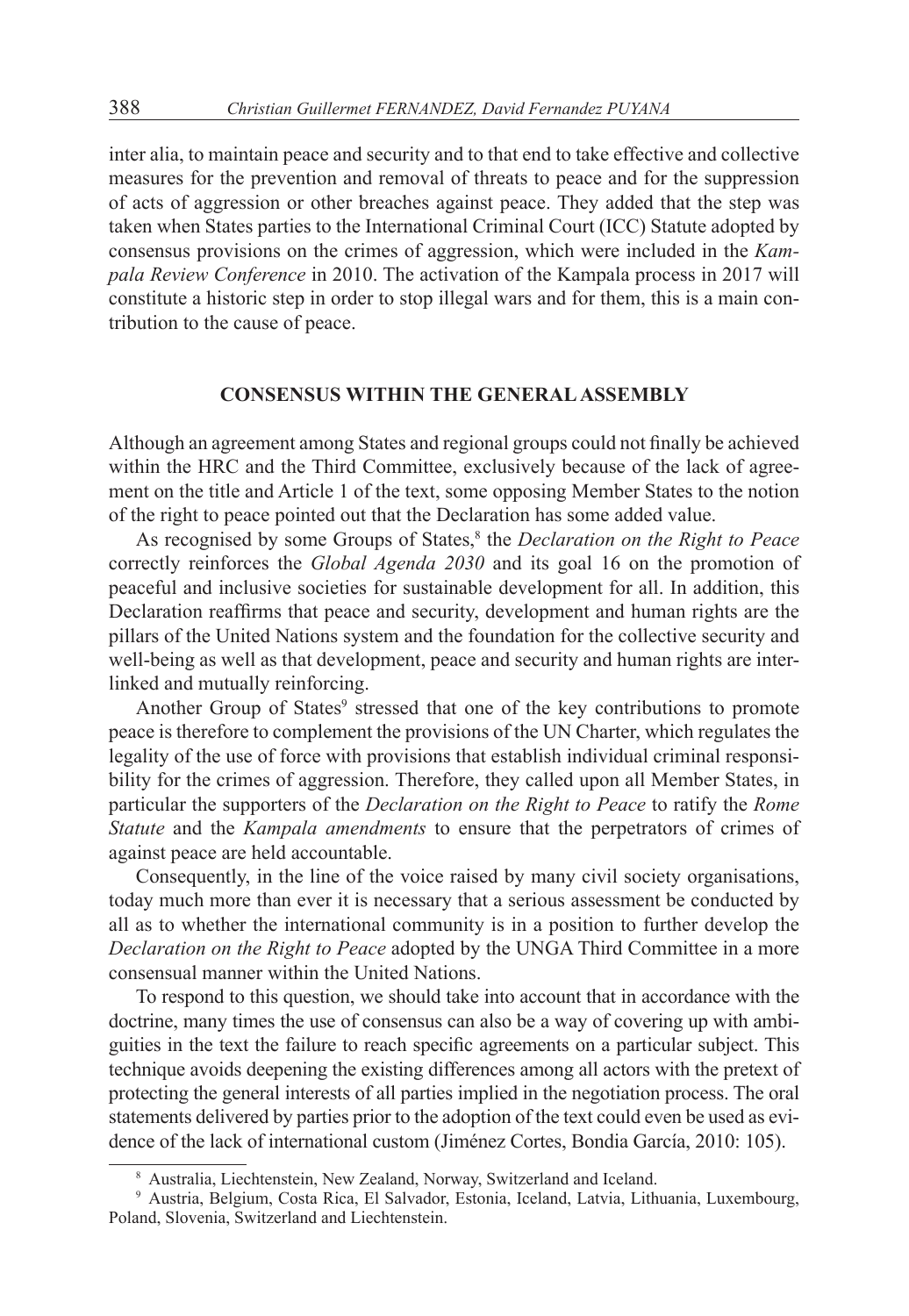It should be recalled that this technique was successfully used by States in the adoption of *Resolution 3201 (S-VI) on the Establishment of a New International Economic Order* in 1974. This resolution was adopted without a vote by the General Assembly, but the statements made by 38 delegates showed clearly and explicitly what was the position of each main group of countries. It follows that despite enormous differences among all regional groups consensus could be achieved.

This important precedent intended to obtain an agreement based on dialogue, transparency, consensus, inclusiveness and objectivity could serve as a good model or practice for other similar processes, whose positions can seem absolutely irreconcilable at certain points. A clear example on that is the lack of agreement on the title and article 1 of the *Declaration on the Right to Peace*.

In the context of the discussion about the *Establishment of a New International Economic Order*, the Latin American Group said that consensus, as it has always been understood in the Assembly means that the delegations, in the spirit of compromise, have agreed to a certain degree of sacrifice of the respective positions of their countries in order to arrive at a common agreement (A/PV. 2231, 2.051974: para. 122).

Consensus is not unanimity within the General Assembly (A/PV. 2230, 2.05.1974: para. 182). In light of this approach what conflicting parties can achieve could be described as a collective acquiescence in most of the documents approved. They can avoid confrontation or even the vote, and to that extent they are together. But it would be wrong for anyone to assume that the avoidance of a vote is necessarily the same thing as total agreement (A/PV. 2231: para. 30). However, despite the reservations expressed by delegations, the adoption by consensus of an international instrument marks an important step to obtain substantial agreements on a set of guidelines for future action that would give the United Nations a central role (A/PV.2231: para. 93). Consequently, consensus can be arrived at in the Assembly on the procedures adopted for their preparation and approval (A/PV. 2231: para. 52).

Those reservations could tend not only to reduce the effectiveness of this hard-worked for consensus but to render it inoperative (A/PV. 2230: para. 149). However, these reservations and clarifications can many times be seen as an accessory way, with the idea that the international community would achieve a final grand consensus (A/PV. 2230: para. 165). In this sense, what is intended in this type of process is a consensus procedure, but delegations are also aware that objections at the last second would only serve to exacerbate the divisions that delegations have worked to the best of their ability to bridge during the past weeks, months or years (A/PV. 2230, 1 May 1974: paras. 79–80).

Thanks to this consensual approach, Member States can demonstrate a spirit of co-operation that is greatly encouraging. They make sacrifices with the aim of creating a solid foundation for the forthcoming efforts to design a more just and equitable relationship between nations (A/PV. 2230: para. 124). Additionally, consensus constitutes a very real encouragement for the future and gives reason to hope that the international community can achieve in the United Nations a genuine international solidarity on those fundamental problems with which this General Assembly has had to deal (A/PV. 2230: para. 174).

These broad agreements do not exclude that the hard work can continue long after the process is over. Those legal instruments adopted by consensus constitute an important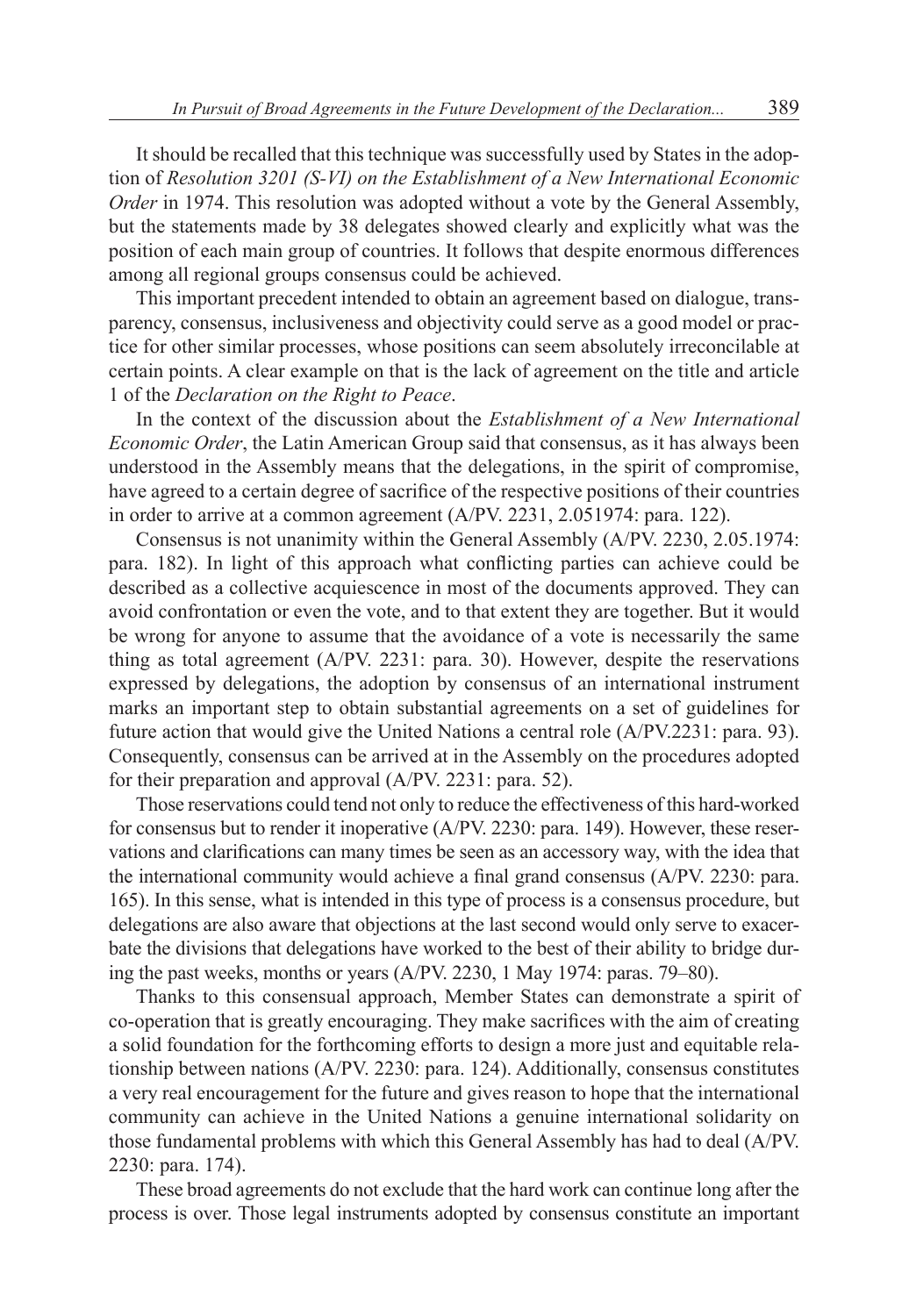foundation upon which to continue the process of the creation of a more just international order in keeping with the general interests of mankind (A/PV. 2231: para. 56).

In light of this relevant precedent, the two key compelling elements necessary to work in a more consensual manner on those conflicting issues, in which the international community is today still strongly divided, would be the following: 1. Explanation of position of States. 2. The use of ambiguous or vague language in those controversial issues.

### **PURSUING FUTURE AGREEMENTS**

### **A. Conflicting points – Title**

In this discussion it would be important to recall that the Security Council Resolution 1860 of 2009 reaffirms in its last preambular paragraph "the right of all States in the region to live in peace within secure and internationally recognized borders" (*Resolution 1860*, 2009: Preambule). This Council Resolution is based on resolution 242, which was unanimously adopted under Chapter VI in 1967. The resolution was sponsored by the British ambassador Lord Caradon and was one of five drafts under consideration.

During the debate of this resolution the representative of India stated that "there was considerable agreement on the principle that every State has the right to live in peace and complete security free from threats or acts of war and consequently all States in the area should terminate the state or claim of belligerency and settle their international disputes by peaceful means."

Additionally, the representative of France and Argentina added that they were glad to see that the resolution stresses the second principle, the right to live in peace within its own boundaries. In this case, the "right to live in peace" is principally devoted to the relationship among countries without referring properly to international human rights law. This notion is principally referred to the principles included in Art. 2 of the Charter.<sup>10</sup>

However, the General Assembly also recognized the human rights approach of the right to live in peace in 1993 (res. 48/126). In particular, Art. 1.4 of the UNESCO *Declaration of the Principles of Tolerance* states that "human beings, naturally diverse in their appearance, situation, speech, behaviour and values, have the right to live in peace and to be as they are."

In other to advance positively on this first challenge, those regional groups which do not accept the notion of the right to peace in the title of the Declaration could carefully study with the other political groups how they could link this latter notion to three pillars of the United Nations – peace and security, human rights and development. They could always deliver an explanation of position on this specific point. In fact, the

<sup>&</sup>lt;sup>10</sup> Prohibition of the threat or use of force against the territorial integrity or political independence of any State; settlement of international disputes by peaceful means; prohibition to intervene in matters within the domestic jurisdiction; cooperation among States; self-determination of peoples and sovereign equality of States.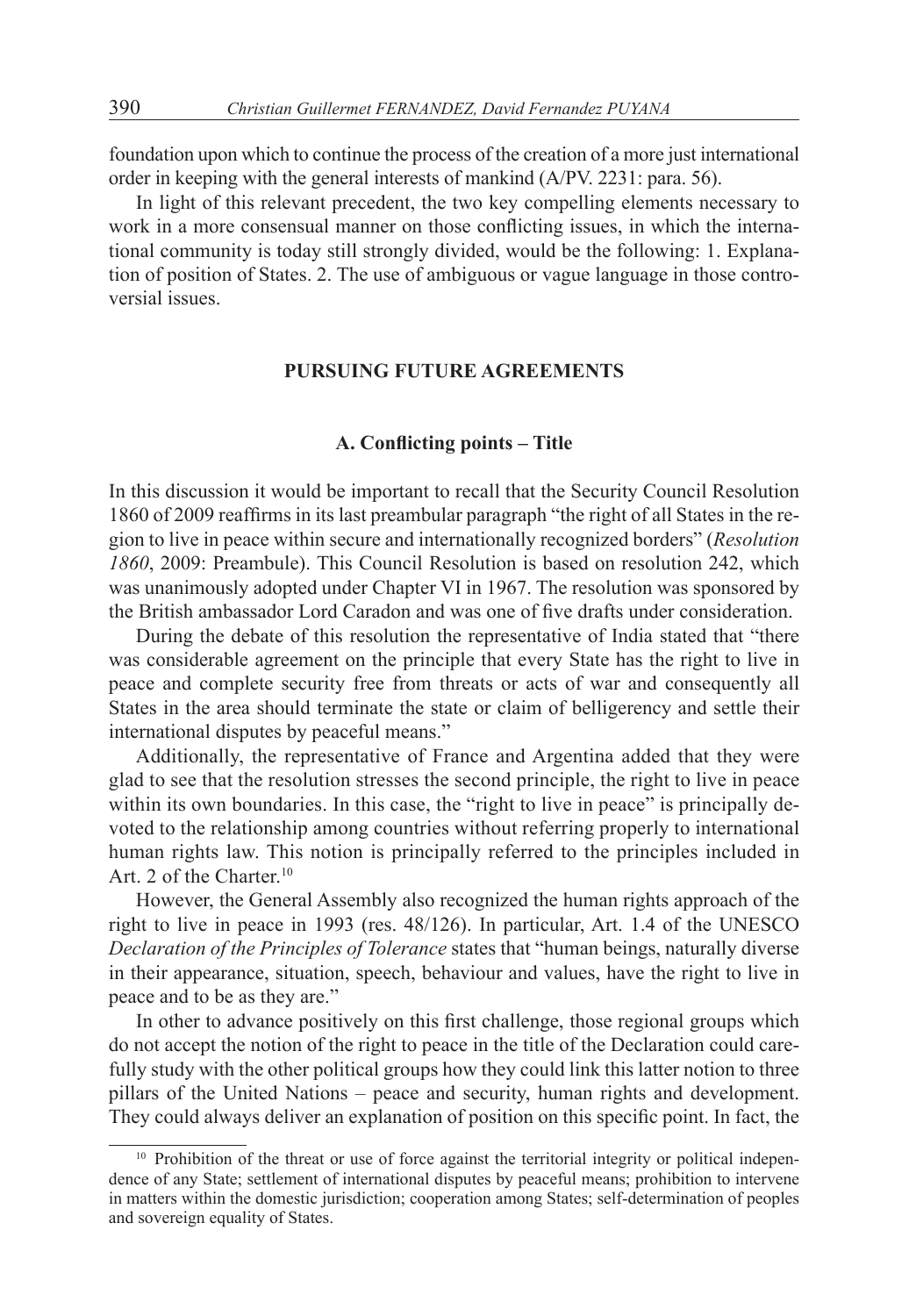Russian Federation clearly stated on 1 July 2016 that the right to peace is closely connected to peace, human rights and development.

The three UN pillars have been recognized by the HRC as a fundamental element aimed at promoting the right of peoples to peace. In particular, resolutions 11/4 of 2009, 14/3 of 2010 and 17/16 of 2011 have constantly stressed these pillars in operative sections. They emphasize that peace and security, development and human rights are the pillars of the United Nations system and the foundations for collective security and well-being. Therefore, it follows that the three UN pillars are strongly linked to the issue of the right of peoples to peace.

The resolution 60/251 of the HRC adopted by the General Assembly on 15 March 2006 recognized in its preambular paragraph 6 that "peace and security, development and human rights are the pillars of the United Nations system and the foundations for collective security and well-being, and recognizing that development, peace and security and human rights are interlinked and mutually reinforcing." (*Resolution*, 2006: Preambule).

On 21 August 2014, the General Assembly adopted the resolution 2171 by which it expressed its deepest concern about the high human cost and suffering caused by armed conflicts and also recognized that peace, security and development are mutually reinforcing, including in the prevention of armed conflict (*Resolution*, 2014: preambular paragraph 12).

Seventy years ago, the *UN Charter* established the three founding pillars of the United Nations: peace and security, human rights and development. Since 1945 these pillars have provided the framework for the United Nations to tackle important challenges. We cannot pick and choose which pillar the United Nations should support, nor can we focus on one to the detriment of the others. To do so would be to ignore the lessons of the past 70 years, and to invite future conflicts.

### **B. Conflicting points – Article 1**

The first article of the *Declaration on the Right to Peace* adopted by the HRC states that "everyone has the right to enjoy peace such that all human rights are promoted and protected and development is fully realized." The legislator has desired to understand this provision as the right of everyone to enjoy the three UN pillars – peace, human rights and development.

In order to move towards a consensual outcome using a more ambiguous and vague language, the ASEAN States and many civil society organizations have always advocated for the notion of the right to enjoy peace. This proposal of language was made by Indonesia during the third session and obtained the support from Malaysia, India, Venezuela, Pakistan and Philippines. Additionally, on 25 June 2015, Vietnam on behalf of ASEAN<sup>11</sup> delivered a statement in which they recalled art. 38 of the 2012 *ASEAN Human Rights Declaration* which states "every person and the peoples of ASEAN have the right to enjoy peace..."

<sup>&</sup>lt;sup>11</sup> Brunei Darussalam, Cambodia, Indonesia, Lao PDR, Malaysia, the Philippines, Singapore, Thailand and Vietnam.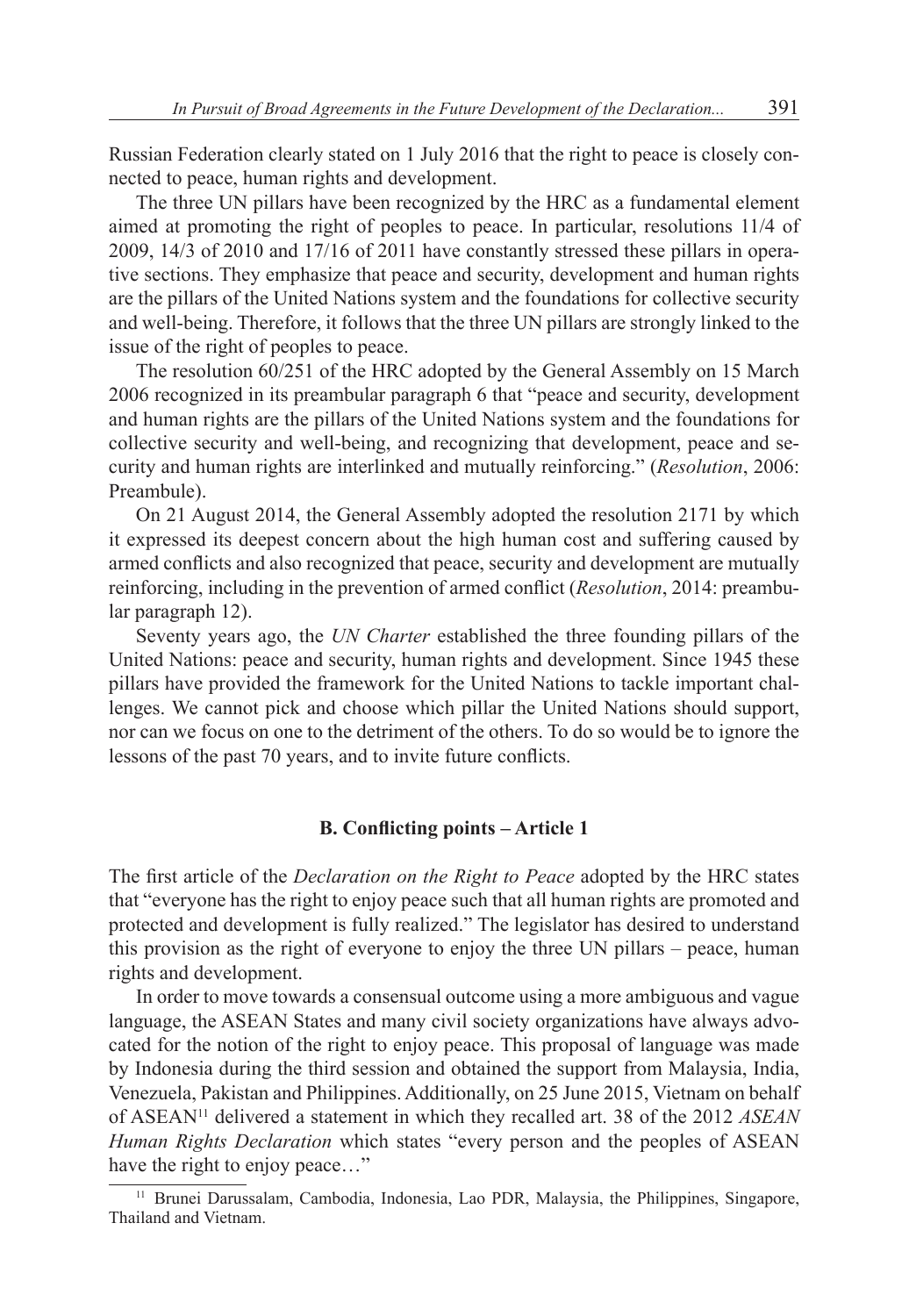This proposal also received the support from some civil society organizations. On 22 September 2015, an important NGO network called "…on Member States to take a step forward in the promotion of peace by adopting a declaration that proclaims the human right to peace, or at least the "right to enjoy peace."<sup>12</sup>

It is interesting to highlight that, with this provisions assertion of the right to enjoy peace, human rights and development, the notion of "peace" "human rights" "development" is read in conjunction with the "the right to enjoy." According to the *Black's Law Dictionary*, the expression "enjoyment" is defined as the "possession and fruition of a right, privilege or incorporeal hereditament," and synonymous with "comfort, consolation, contentment, ease, happiness and satisfaction." It thus follows that "peace," which this document inexorably links to the idea of "enjoyment," can be understood either as a right of all people, or as an aspiration or privilege to be reached by all humankind.

The notion of enjoyment has been used in some relevant legal instruments, such as the *International Covenant on Economic, Social and Cultural Rights* (Art. 15.3), *International Covenant on Civil and Political Rights* (Art. 27) and the *Council of Europe's Convention on Human Rights and Biomedicine* (Preamble).

Additionally, in the context of the thirty-third session, on 16 September 2016, the Core State Group<sup>13</sup> of the resolution "Cultural rights and the protection of cultural heritage" used the notion of enjoyment in its article 1 as follows: "calls upon all States to respect and protect the right of everyone to access and enjoy cultural heritage" (Art. 1).

It should be confirmed that the inclusion of the right to enjoy peace, human rights and development – three UN pillars – in legal documents is intended to ensure that authorities take measures to guarantee that peace, human rights and development may be enjoyed in a natural and dignified manner. Nevertheless, we note that "peace" is a holistic concept that extends beyond the strict absence of armed conflicts; it is also linked to the eradication of structural violence that results from economic and social inequalities, and to the effective and indiscriminate respect for all human rights and development.

Some experts affirm that the right to peace is deeply rooted in article 28 of the *Universal Declaration of Human Rights* (UDHR), which states that "Everyone is entitled to a social and international order in which the rights and freedoms set forth in this Declaration can be fully realized." It should be noted that in this provision the legislator uses the

<sup>12</sup> On 22 September 2015, Associazione Comunità Papa Giovanni XXIII delivered a joint oral statement in item 5 on behalf of the Resource Center for Palestinian Residency and Refugee Rights (BADIL), Center for Global Nonkilling, Commission Africaine des Promoteurs de la Santé et des Droits de l'homme (CAPSDH), Institute for Planetary Synthesis, Institute of Global Education, International Association of Democratic Lawyers (IADL), International Network for the prevention of elder Abuse (INPEA), International Peace Bureau, International Society for Human Rights, Instituto Internazionale delle figlie di Maria Ausiliatrice (IIMA), Mothers Legacy Project, Organisation pour la Communication en Afrique et de Promotion de la Coopération Economique Internationale (OCAPROCE), International Pan Pacific Southeast Asia Women's Association International (PP-SEAWA), Pax Romana, United Network of Young Peacebuilders, Volontariato Internazionale Donna Educazione Sviluppo (VIDES) and Women's World Summit Foundation. 13 Cyprus, Greece, Poland, Mali, Switzerland, Ethiopia, Qatar, Ireland and Serbia.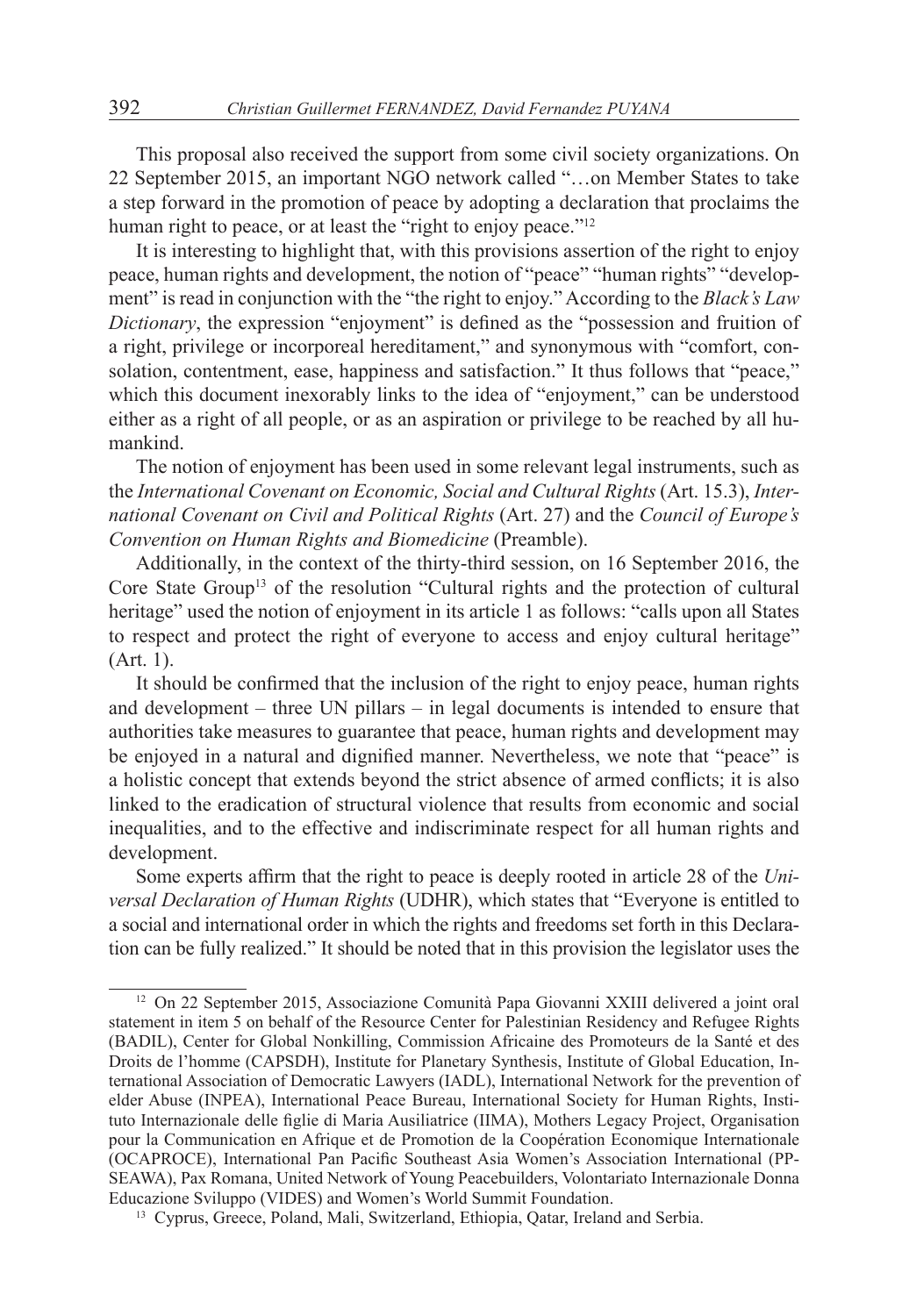notion of "entitlement" rather than "right", because they understand that it would be more linked to another notion of "benefit". In this sense, although the expression "benefit entitlement" is often used, the word "benefit" is superfluous in this provision, as "entitlement" is used to refer to a guarantee of access to benefits based on established rights or by legislation (Garner, 2014). The use of "entitlement" rather than "right" in Article 28 should be understood in the context of the debate on justiciability and legal consequences of this provision held among delegations during the drafting process of the UDHR (Schabas, 2013). Some delegations proposed the deletion of this article – Ecuador, Norway and Saudi Arabia – arguing that it was quite impossible for any individual to lay claim in an effective manner the right granted in this provision – Ecuador – and that it was rather tenuous in meaning and failed to confer any specific right – Norway and China.

On the other hand, other delegations underscored that while the first twenty-five articles of UDHR dealt with individual rights, the current article is concerned with general principles and it set forth the ultimate conditions necessary for the realization of those rights – Lebanon. Certain preliminary conditions, such as a social and international order, had to be laid down to ensure the implementation of the rights contained in the Declaration – France. Other delegations stated that this article was drafted as an umbrella article and as a compromise measure to avoid specific reference to the duties of the State – New Zealand. Therefore, as said by some delegations, it should he understood from the perspective that the individual had the right to the implementation of all the articles of the declaration – URSS.

As indicated by Prof. Eide, "some might say that article 28 is a utopian aspiration. It is preferable, however, to see it as a vision to be pursued with determination, while taking into account that it will only gradually and partially be achieved in practice … Article 28 deals with the process of realization" (Eide, 1999: 597–604). He also says that this provision requires that "social and international conditions be so structured as to make possible the equal enjoyment throughout the world of all the rights listed" (Alfredsson, Eide, 2004: 597). Consequently, this provision refers to the transformation of ideals into normative standards (*ibid*.: 606).

Like the right to enjoy peace, human rights and development as contained in the *Declaration on the Right to Peace*, Art. 28 corresponds to the vision of peace, human rights and development underlying the creation of the United Nations. In particular, Art. 55 of the UN Charter states that "... to achieve international co-operation in solving international problems of an economic, social, cultural or humanitarian character, and in promoting and encouraging respect for human rights and/or fundamental freedoms for all without distinction as to race, sex, language, or religion."

In order to avoid the justiciability of environment law, the international community as a whole decided to use the notion of "entitlement" in principle 1 of the *Rio Declaration on Environment and Development* of 1992 as follows: "Human beings are at the centre of concerns for sustainable development. They are **entitled** to a healthy and productive life in harmony with nature." This was an important shift compared to the *Stockholm Declaration of the United Nations Conference on the Human Environment* of 1972, when this instrument used the notion of "right" as follows in its first principle: "… Both aspects of man's environment, the natural and the man-made, are essential to his well-being and to the enjoyment of basic human rights the **right** to life itself."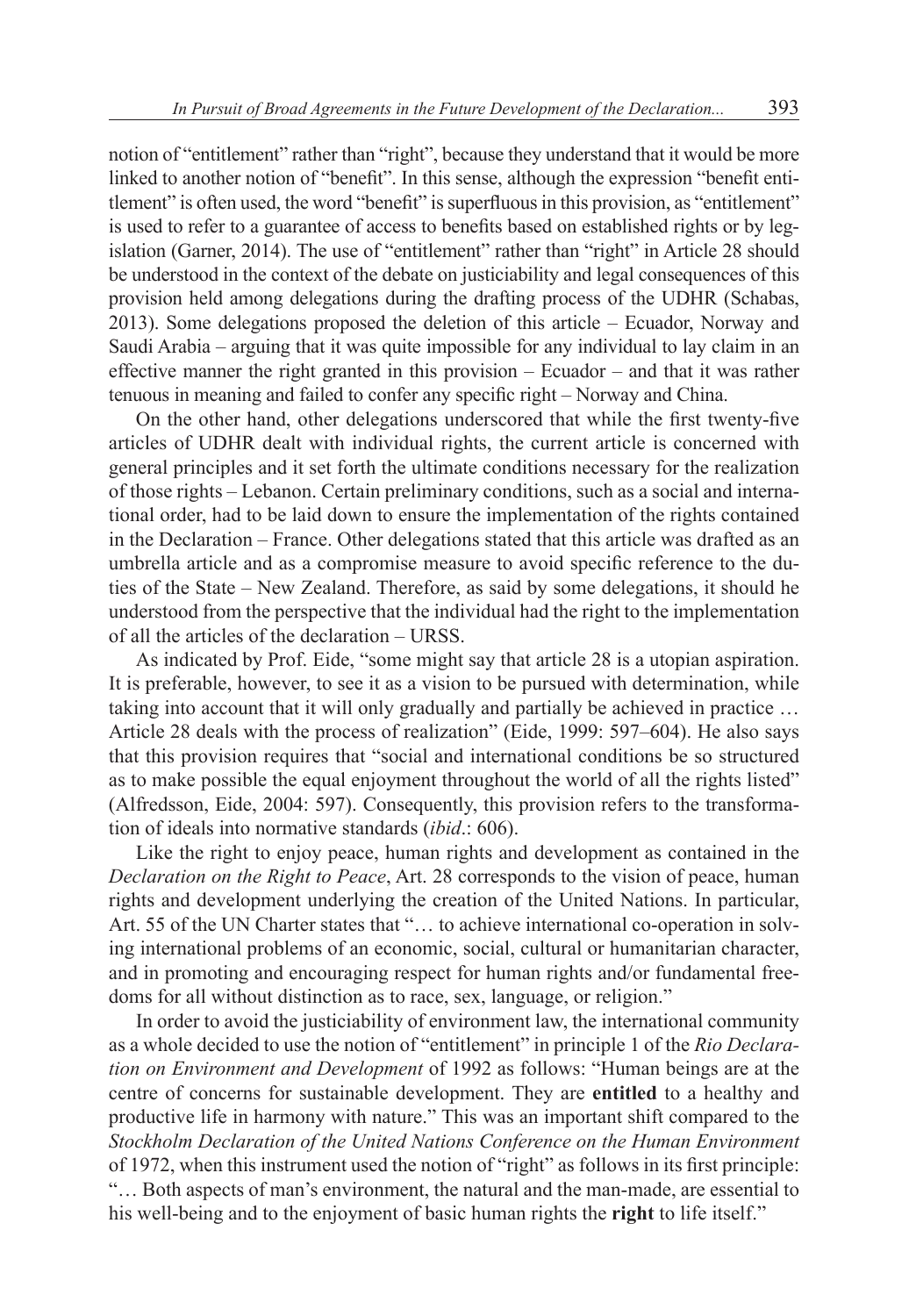In the field of human rights, there are some clear differences between "right" and "entitlement", because while a "right" is itself an entitlement associated with a moral or social principle, "entitlement" is referred to a guarantee of access to benefits or enjoyment of some privilege or right. Article 22 of the UDHR clearly recognizes this different perspective as follows: "Everyone, as a member of society, has the **right** to social security and is **entitled** to realization, through national effort and international co-operation..." The translation of this provision to Spanish<sup>14</sup> and French<sup>15</sup> – two official UN languages – clearly highlights some differences between the notion of "right" and "entitlement". For both languages and in this particular case, this later notion could be translated as "obtain", which translated to a legal English term is an "entitlement".

Independently, whether human beings have a right or are entitled to the enjoyment of peace, human rights and development as set out in the different legal systems, what is clear is that thanks to the reference to "right" everyone should have access to the fruition or benefits derived from the respect and protection of the three UN pillars – peace, human rights and development.

### **ELEMENTS TO WORK IN A MORE INCLUSIVE MANNER**

UNGA Resolution 3201 (S-VI) on the *Establishment of a New International Economic Order* of 1974, adopted by the General Assembly without a vote, is an important precedent intended to obtain more agreeable solutions in the future based on dialogue, transparency, consensus, inclusiveness and objectivity in very conflicting matters. This case is a good model for other similar processes, such as the right to peace.

Despite that positions can seem absolutely irreconcilable at certain points, delegations could overcome in that time their differences taking into account the following principles, which could be duly taken into account in the future development on the right to peace within the United Nations:

### **Political will**

It is precisely through such a common political will that the international community can adopt by consensus important documents before the General Assembly, documents that are the product of long hours of consultations, negotiations, compromises and cooperation. A genuine political engagement will be a landmark in the development of true international co-operation (A/PV. 2231, 2.05.1974: para. 94).

These decisions are an expression of the political will of the international community to work together for the establishment of a more balanced and just world (A/PV. 2230, 2.05.1974: para. 93). In this type of process, in which there exists a collective political will to tackle the genuine problems of development, the United Nations is more than ever now emerging as the proper instrument to the solution of the great problems of the day (A/PV. 2230: para. 187).

<sup>14</sup> "Toda persona, como miembro de la sociedad, tiene **derecho** a la seguridad social, y a **obtener**, mediante el esfuerzo nacional y la cooperación internacional…"

<sup>15</sup> "Toute personne, en tant que membre de la société, a **droit** à la sécurité sociale; elle est fondée à **obtenir** la satisfaction des droits économiques…"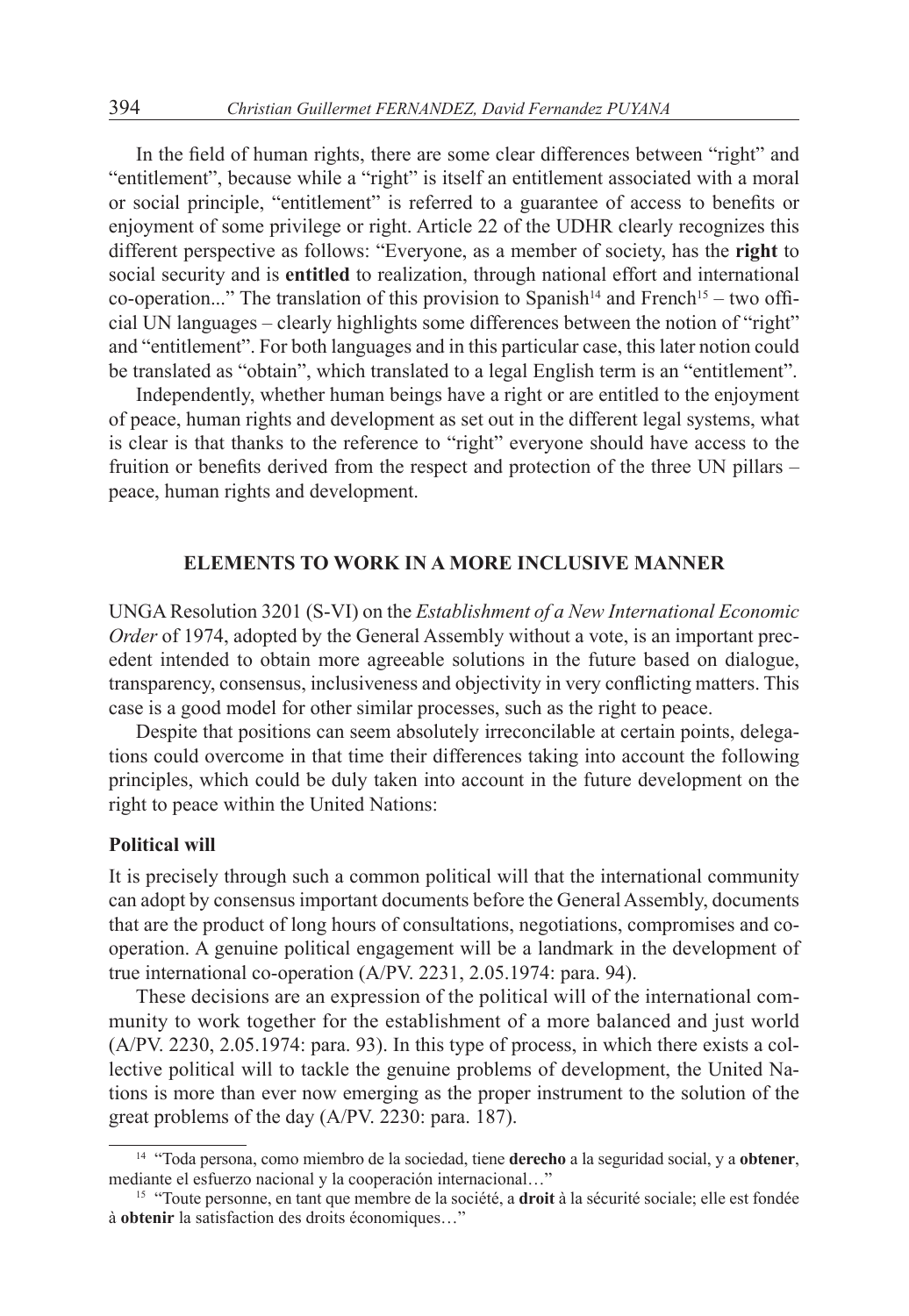# **Leadership and Dialogue**

The role played by the Chairperson entrusted with drafting a new declarative instrument within the General Assembly is fundamental to progress in the deliberations and to achieving an agreement among all stakeholders based on consensus. To deny that such efforts were constantly preceded by a desire to arrive at a consensus and that the consensus was in fact the result of the session would be to blink away the reality of the lengthy hours of discussions held in the United Nations during weeks preceding formal sessions (A/PV. 2231: para. 54).

# **Cooperation**

All reservations and differences can in time be ironed out through a spirit of justice and mutual understanding and in that true cooperation which is in the common interest in our world today. In this type of situation the challenge is to accept our mutual dependence and to agree on an agenda for common action to improve the quality of life across the globe. Success cannot be determined by one nation or by one group of nations seeking to impose its will (A/PV. 2229, 1 May 1974: para. 85).

In this type of agreements some delegations will want to dissociate because the text will seem weak and diluted. Nevertheless, in an effort to cooperate, delegations feel that a consensus should be the result of the joint work rather than a confrontation (A/PV. 2231: para. 13).

## **Realism**

Too often in the past the United Nations has been the forum for unrealistic promises and unfulfilled commitments. The ideal has been substituted for the attainable, and the results have been often no more than increased frustration and disappointment (A/PV. 2229: para. 86). In other words, the international community must relentlessly distinguish between that which is possible and that which is not, so as to proceed in accordance with stages truly accepted by those that have the means to implement them. This simple appeal or, rather, reminder of the laws of genuine international progress does not imply that the international community can disregard the notion of that which is desirable. It is clearly necessary for the United Nations to continue to be a centre for active thought in determining those ideals that are to guide Member States not only in the fields of peace, security and disarmament but also, and increasingly, in determining the conditions in which a more satisfactory economic order ought to be established (A/PV. 2229: para. 176).

# **Flexibility and tolerance**

Throughout these proceedings the spirit of moderation and conciliation should guide the work. On all sides, the partners to the dialogue, in spite of the reservations of some, displayed their political will to achieve consensus reflecting in its broadest form their agreement on the essential principles for future action and on the ways in which the international community should tackle their future tasks jointly (A/PV. 2231: para. 181).

# **Common good of humankind**

This type of consensual processes leading to the adoption of new instruments by the General Assembly signifies a milestone in the history of the United Nations. Member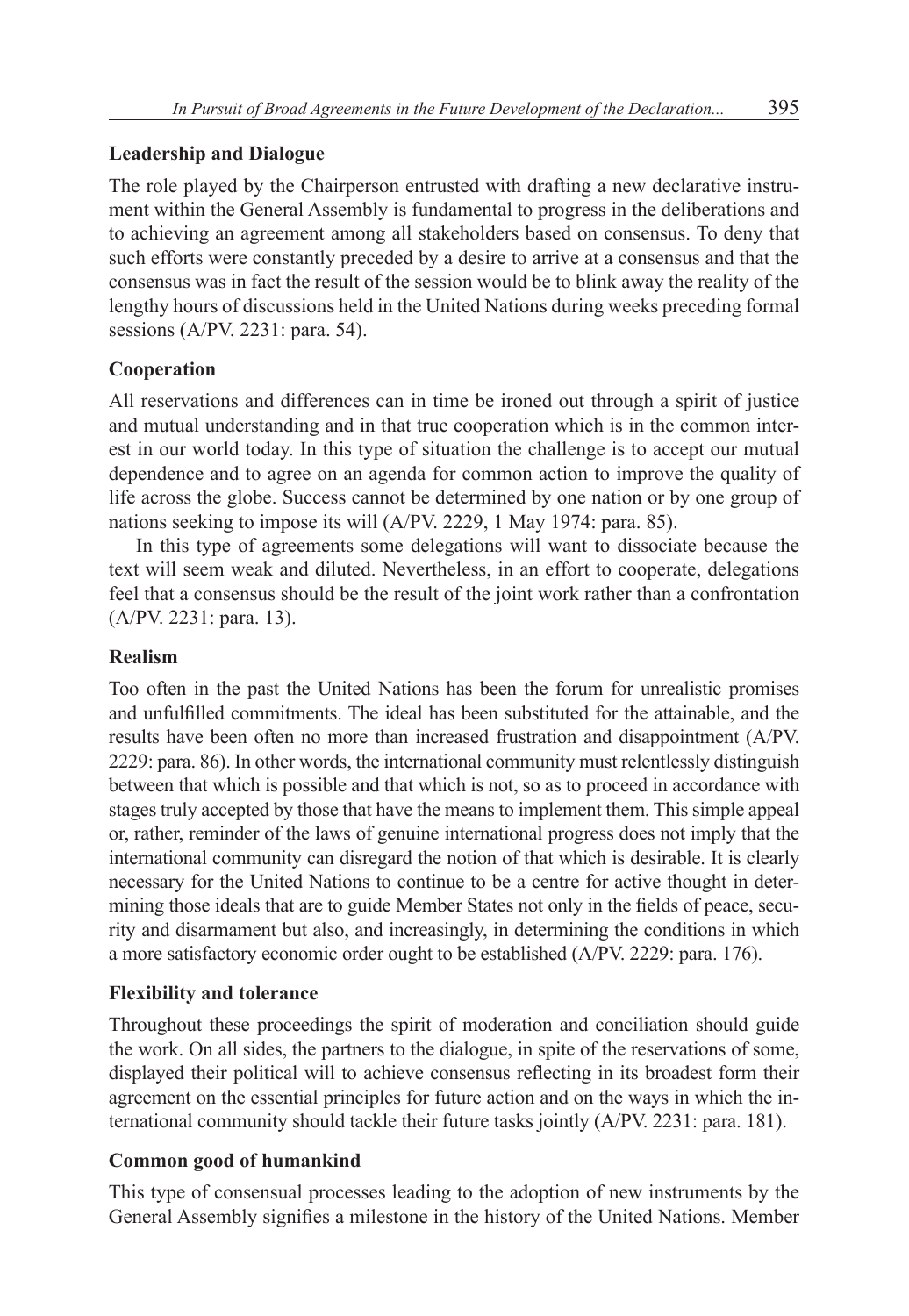States demonstrate a spirit of co-operation that is greatly encouraging. They have, from sometimes strongly conflicting positions of interests, made sacrifices with the aim of creating a solid foundation for the forthcoming efforts to design a more just and equitable relationship between nations (A/PV. 2229: para. 124).

The vision of the current world, which is shared by the vast majority of the membership of the Organization, can be seen reflected in the consensus of the General Assembly, for that consensus is the consensus of mankind. Anyone denying that consensus not only seems to be far away from the feelings of the immense majority of the membership of this Organization but also to be wandering even further afield from what is daily becoming world-wide opinion (A/PV. 2229: para. 61).

\* \* \*

In the 17<sup>th</sup> session of the General Assembly, several delegates expressed concern about submitting the conclusions of the Assembly to the mechanical process of majorities and also emphasized the importance of allowing all delegations to be heard and therefore, adopting the conclusions by consensus. Currently, the notion of consensus is being emphasized in all aspects of the work of the United Nations. In fact, the rule of consensus has been included in the *Rules of Procedure of the General Assembly* in its Article 104 with regards to financial issues, as follows:

*The Special Committee considers that the adoption of decisions and resolutions by consensus is desirable when it contributes to the effective and lasting settlement of differences, thus strengthening the authority of the United Nations…*

According to the doctrine and the UN practice, instruments adopted by the General Assembly are usually based on broad agreement. Consensus is important when legal principles are developed, but especially vital for approval of a new legal instrument, since it is the basis of the validity of that law.

The adoption by consensus of peace instruments in the General Assembly has been a clear tendency since the creation of the United Nations. In particular, it should also be recalled that the *Declaration on the Promotion among Youth of the Ideals of Peace, Mutual Respect and Understanding between Peoples* of 1965, the *Declaration on the Protection of Women and Children in Emergency and Armed Conflict* of 1974, *Declaration on the Participation of Women in Promoting International Peace and Co-operation* of 1982 and the *Political Declaration on the Peaceful Resolution of Conflicts in Africa* of 2013, were adopted by consensus.

Neither the *Declaration on Preparation on Societies to Life in Peace* of 1978, the *Declaration on the Right of Peoples to Peace* of 1984 nor the *Declaration and Programme of Action on Culture of Peace* of 1999 were adopted by the General Assembly with the opposition of regional groups. In fact, both the *Declaration on Preparation on Societies to Life in Peace* and the *Declaration and Programme of Action on Culture of Peace* were adopted by consensus, with the exception of the first instrument, which was adopted with only one abstention. On the other hand, the *Declaration on the Right of Peoples to Peace* obtained the abstention from all Western and European States, but never the vote against.

The problem arises when there are important substantive differences among delegations and the possibility of a broad agreement seems a chimera. A Declaration adopted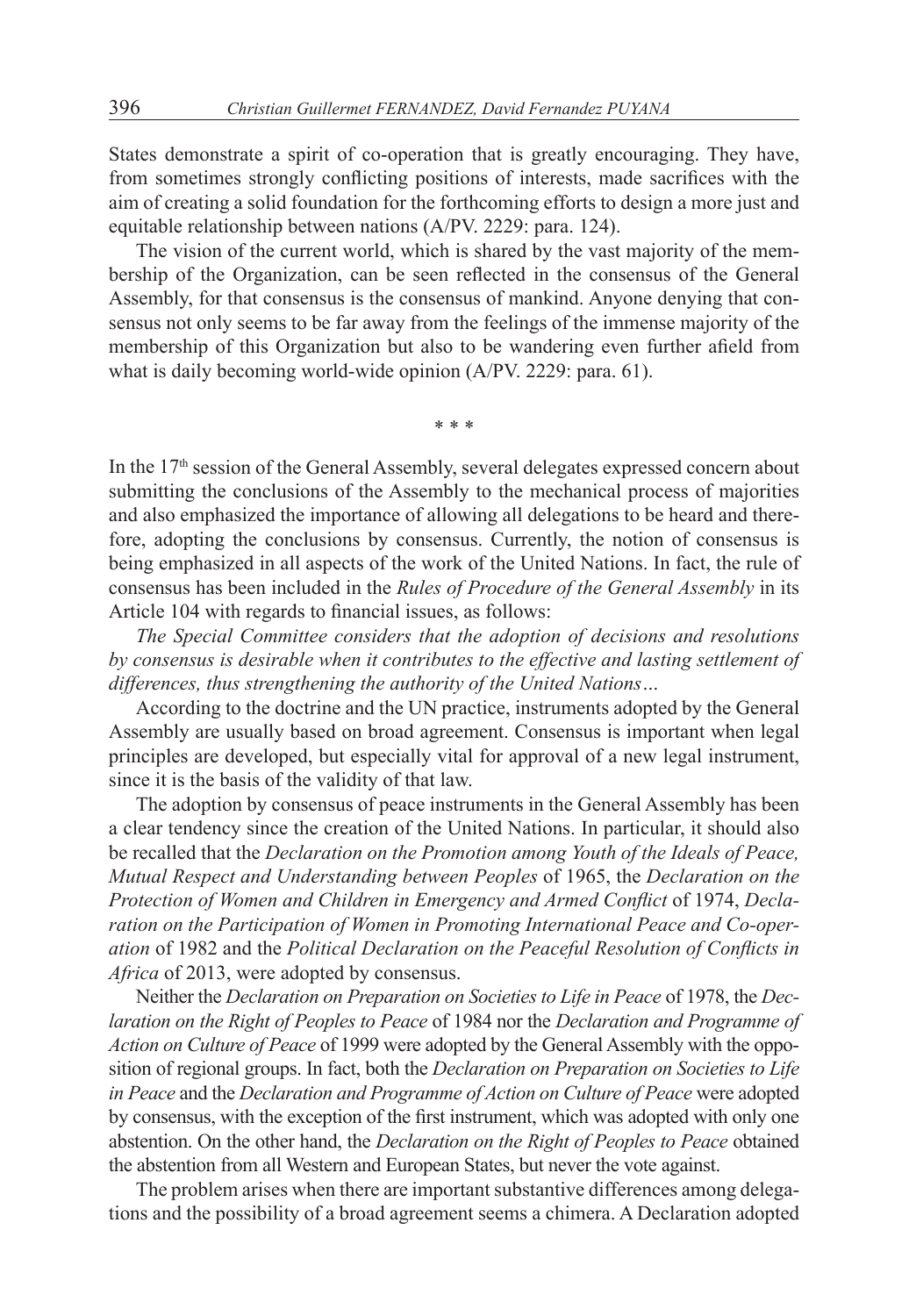by consensus may even contain contentious elements, which are usually left open to continue working on them in the future. However, this consensus cannot be achieved if sufficiently ambiguous language has not previously been used and States did not express their position on those elements in which it was not possible to reach agreement through a political statement.

In the work of the United Nations, the adoption of the *Declaration on the Establishment of a New International Economic Order* in 1974 shows how, despite major differences, the consensus among the delegations can be preserved.

This case is a good model for other similar processes, such as the right to peace. Although the UNGA Third Committee of the General Assembly adopted the *Declaration on the Right to Peace* by majority of its Member States, and not by consensus as desirable, the interpretation of some particular provisions could help to approach positions in the future. In light of previous processes, those elements which could really serve to interpret positively the title and article 1 are the following: political will, dialogue, cooperation, realism, flexibility and tolerance and preservation of the common good of humankind.

An agreement among States and regional groups could not finally be achieved within the HRC and the Third Committee, exclusively because of the lack of agreement on the title and Article 1. However, as indicated by some Group of States, the Declaration has some value because it develops the New Agenda 2030 and also reinforces the three UN pillars – peace and security, development and human rights.

It is strongly desirable for the promotion of peace worldwide to strengthen the positive trend on this matter already initiated in the times of the UN Commission on Human Rights. In particular, some Latin American, African and Asian States, which currently support the right to peace in the United Nations, abstained on this topic at the Commission.<sup>16</sup> Additionally, it should be taken into account that although some other important States abstained on the right to peace within the HRC – India and Mexico, 2008, their positions positively changed in the past years by supporting the *Declaration on the Right to Peace* recently adopted by the UNGA Third Committee.

Currently, the Latin American, the African and the Asian group – with the exception of some particular States: Japan and South Korea – positively support the right to peace, which was never the case in the past. In addition, it should be taken into account that an important number of Western States abstained for the first time ever on this topic in the adoption of the *Declaration on the Right to Peace* in the HRC, the Third Committee and the plenary of the UNGA.

In order to strengthen the positive trend and to move towards a more consensual and inclusive approach using a more ambiguous and vague language in article 1, the ASEAN States and many civil society organizations, have always proposed the notion of the right to enjoy peace, human rights and development. By using the notion of "right", the legislator desired to stress the idea that everyone is entitled to enjoy and access the benefits stemmed from peace, human rights and development, founding pillars of the whole UN system. Denying this access to the three pillars is to deny the same existence of the United Nations.

<sup>16</sup> Res. E/CN.4/2002/L.90, August 2002: Argentina, Brazil, Guatemala, India and Senegal; Res. E/CN.4/2003/L.76, May 2003: Argentina, Chile, Costa Rica and India; Res. E/CN.4/2005/56, April 2005: Argentina, Armenia, Costa Rica, Honduras, India and Mexico.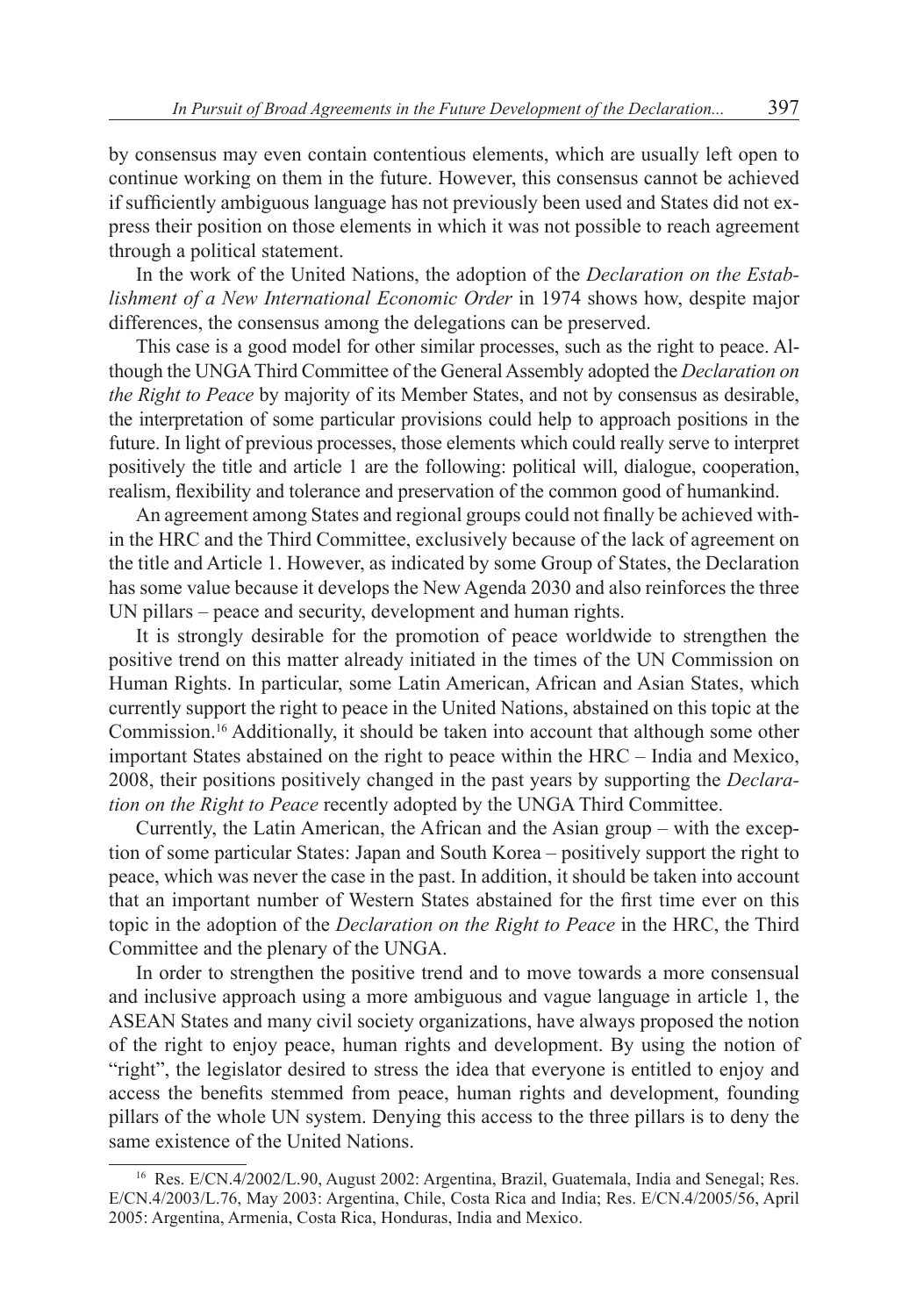Over the last years many delegations have advocated for the idea that the right to peace is closely connected to peace, human rights and development. An explanation of position or an interpretation by States of this particular point on that direction could be one of the possible solutions on this matter.

The problem of the title leads us to the wise reflection contained in William Shakespeare's play Romeo and Juliet, in which Juliet seems to argue that it does not matter that Romeo is from her rival's house of Montague and that he is named "Montague." The poem says:

*Tis but thy name that is mine enemy: What's Montague? It is not hand nor foot, Nor arm, nor face, nor any other part. What's in a name? That which we call a rose, By any other name would smell as sweet*.

This reference of universal literature is often used to imply that the names of things do not affect what they really are. In the case of the Declaration on the Right to Peace, the name of this Declaration should not impede its development by consensus, taking into account that the full text was properly negotiated and could obtain the support from all delegations. Therefore, in reference again to Romeo's house, Juliet said that the name of Montague means nothing and they should be together.

In the pursuit of broad agreements in the next future of the Declaration on the Right to Peace within the United Nations, we should recall that for this endeavor there is another personage in international literature, Moliere's bourgeois gentilhomme, who discovered too late that he was speaking prose without knowing. Let no one discover too late that we are making history without knowing it (A/PV. 2231: para. 124).

"Peace is a never ending process... It cannot ignore our differences or overlook our common interests. It requires us to work and live together"

(Oscar Arias, Nobel Peace Prize Laureate and former President of Costa Rica)

#### **BIBLIOGRAPHY**

- Eide A. (1999), *Article 28*, in: *The Universal Declaration of Human Rights: a common standard of achievement*, (eds.) G. Alfredsson, A. Eide, The Hague–Boston–London.
- Garner B. A. (2014), *Black's Law Dictionary*, Thomson Reuters.
- Guillermet Fernandez Ch., Fernández Puyana D. (2014), *Analysis of the UNESCO approach to the notions of human rights, peace and development in the context of Culture of Peace*, "European Human Rights Law Review", Issue 5, London.
- Guillermet Fernandez Ch., Fernández Puyana D. (2015), *Assessment of the Right to Peace*, "International Journal of Law", Vol. 1, No. 1, Varanasi.
- Guillermet Fernandez Ch., Fernández Puyana D. (2016), *Analysis and Assessment of the Right to Peace in light of the latest developments at the Human Rights Council*, "Eruditio", Vol. 2, No. 1, New York.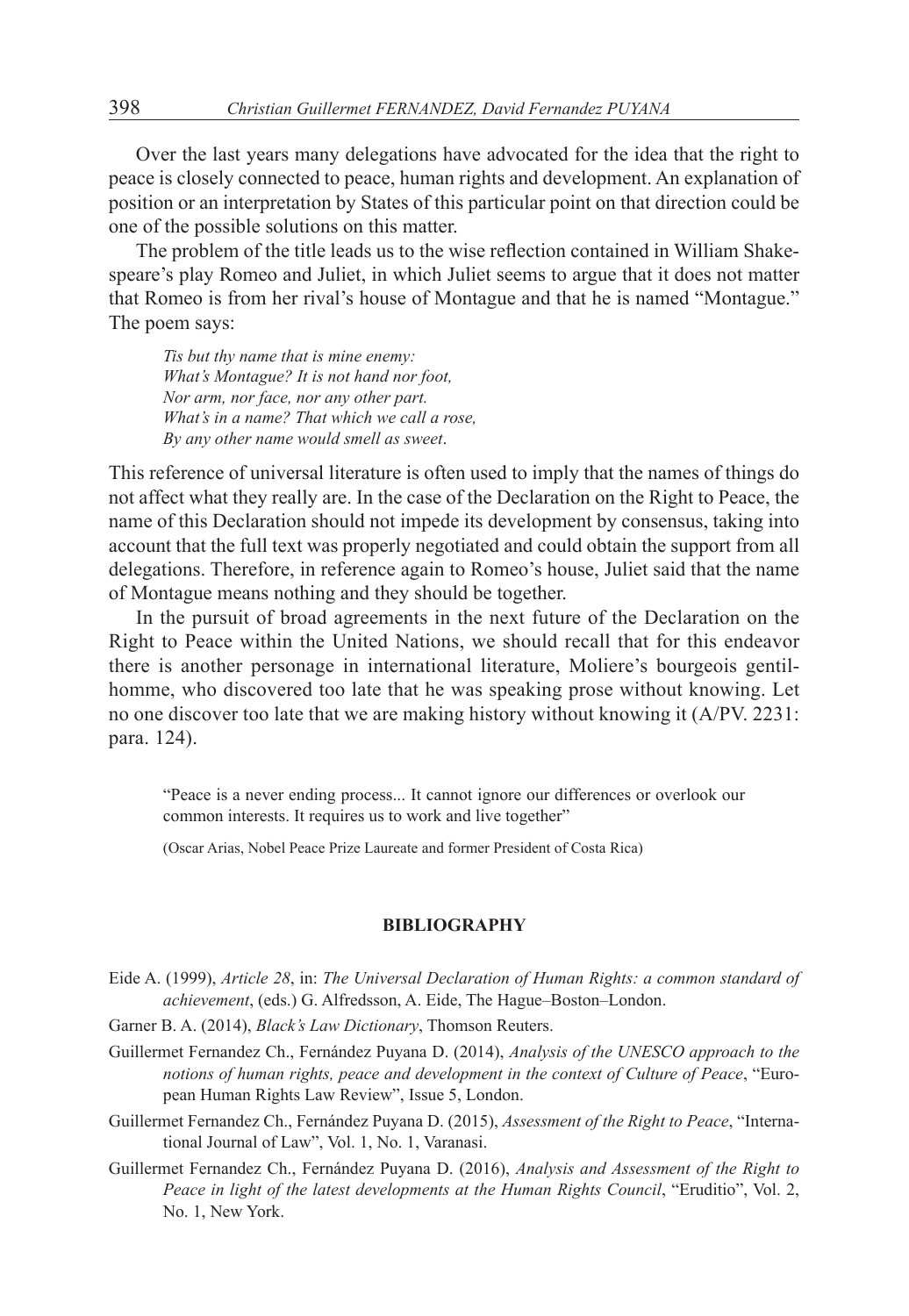- Guillermet Fernandez Ch., Fernández Puyana D. (2015), *Building human rights, peace and development within the United Nations*, "Russian Law Journal", No. 3, Issue 1, Moscow.
- Guillermet Fernandez Ch., Fernández Puyana D. (2014), *Contribution of the Commonwealth to the Reinforcement of the Linkage between the Right to Life and Peace, Human Rights and Development within the Human Rights Council*, "Journal of Human Rights in the Commonwealth", Vol. 2, No. 1, London.
- Guillermet Fernandez Ch., Fernández Puyana D. (2017), *Countering terrorism and violent extremism while promoting the right of peoples to peace and security in Africa*, "Strathmore Law Journal", Vol. 2, No. 2, Nairobi (Forthcoming).
- Guillermet Fernandez Ch., Fernández Puyana D. (2015), *Envisioning the right to life and Enjoy Peace, Human Rights and Development within the Human Rights Council*, "Przegląd Strategiczny" ("Strategic Review"), No. 8, Poznań.
- Guillermet Fernandez Ch., Fernández Puyana D. (2013), *From a Culture of Conflict to a Culture of Peace, Human Rights and Development*, "Diritti Umani/Peace Human Rights, Special Issue on the Right to Peace", No. 2–3, Human Rights Centre of the University of Padova, UNESCO Chair on human rights, democracy and peace and Region of Veneto, Padova.
- Guillermet Fernandez Ch., Fernández Puyana D. (2014), *Guerra e pace: il ruolo dei diritti umani e del Costa Rica*, "Scienza e Pace. Journal of the Sciences for Peace Interdisciplinary Centre", Vol. 5, No. 1, Pisa.
- Guillermet Fernandez Ch., Fernández Puyana D. (2015), *La diplomacia multilateral en temas de paz, derechos humanos y desarrollo dentro del sistema de las Naciones Unidas: los Grupos de Trabajo de composición abierta*, in: *Derecho diplomático y consular: un Enfoque desde las Novedades y Permanencias en el Nuevo Milenio*, (ed.) J. L. Collantes González, Barcelona.
- Guillermet Fernandez Ch., Fernández Puyana D. (2014), *Legal approach to the Chairperson-Rapporteur's draft Declaration in the light of the current debate on the right of peoples to peace*, "Italian Yearbook of Human Rights", Brussels.
- Guillermet Fernandez Ch., Fernández Puyana D. (2015), *Paying real tribute to all victims of war and conflict*, Inter Press Service (IPS) News Agency, Section of Opinion, Rome.
- Guillermet Fernandez Ch., Fernández Puyana D. (2016), Series of papers published in the journal Elaph, in Othman Al Omeir (Editor-in-Chief), within the project entitled (in Arabic) ("*Moving towards a sustainable peace: a reflection on the United Nations' work")*, Elaph Publishing (in partnership with BBC News), London.
- Guillermet Fernandez Ch., Fernández Puyana D. (2014), *The Right to Live in a Context of Human Rights, Peace and Development. A debate within the Human Rights Council*, Policy Paper/ International Catalan Institute for Peace, No. 11, Barcelona.
- Guillermet Fernandez Ch., Fernández Puyana D. (2014), *The 30<sup>th</sup> Anniversary of the Declaration on the Right of Peoples to Peace: an opportunity to reinforce the linkage between the right to life and human rights, peace and development*, "Peace Forum", Vol. 3, Tokyo.
- Guillermet Fernandez Ch., Fernández Puyana D. (2015), *The BRICS commitment in the promotion of equality between women and men: analysis from the human rights and peace perspective*, "BRICS Law Journal", Vol. 2, No. 2, joint initiative from the Pontifical Catholic University of Sao Paulo (Brazil), Lomonosov Moscow State University (Russia), National Law University Jodhpur (India), Peking University (China) and University of Pretoria (South Africa).
- Guillermet Fernandez Ch., Fernández Puyana D. (2015), *The ASEAN Human Rights Declaration, the Human Rights Council and the Vienna Declaration and Programme of Action*, Indonesian Quarterly, First issue, Vol. 43, No. 1, Yayasan Proklamasi, Centre for Strategic and International Studies, Jakarta (Indonesia).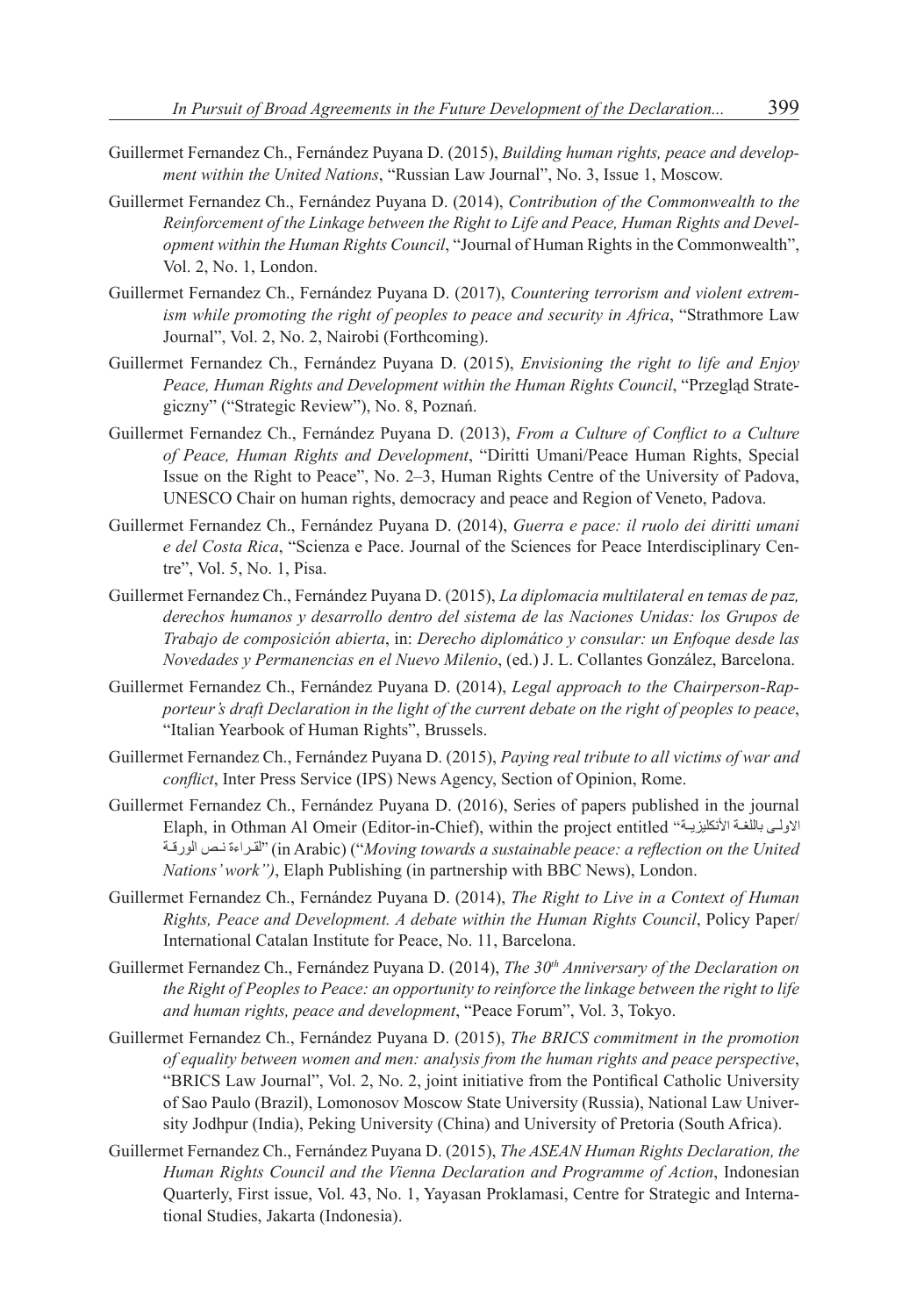- Guillermet Fernandez Ch., Fernández Puyana D. (2015), *The complementarity of the Security Council and the Human Rights Council in the promotion and protection of the right to life in conflict situation*, "Scienza e Pace. Journal of the Sciences for Peace Interdisciplinary Centre", Research Paper, No. 26, Pisa.
- Guillermet Fernandez Ch., Fernández Puyana D. (2015), *The 70º Anniversary of the creation of the United Nations: giving peace a chance*, "Cadmus", Vol. 2, Issue 4, of California.
- Guillermet Fernandez Ch., Fernández Puyana D. (2016), *The search for consensus and unanimity within the international organizations*, "US-China Law Journal", Vol. 13, No. 1, New York.
- Guillermet Fernandez Ch., Fernández Puyana D. (2016), *Through humanity to peace: Efforts of Red Cross and Red Crescent to create a world free of war and conflict*, "International Journal of Humanities and Social Science Research", Vol. 2, No. 1*,* Delhi.
- Guillermet Fernandez Ch., Fernández Puyana D. (2016), *The Principles of Transparency and Inclusiveness as Pillars of Global Governance: The BRICS Approach to the United Nations*, "BRICS Law Journal", Vol. 2, Issue 2, Moscow.
- Guillermet Fernandez Ch., Fernandez Puyana D. (2017), *Countering terrorism and violent extremism while promoting the right of peoples to peace and security in Africa*, "Strathmore Law Journal", Vol. 1, Nairobi.
- Guillermet Fernandez Ch., Fernandez Puyana D. (2017), *The adoption of the Declaration on the Right to Peace by the United Nations: a human rights landmark*, Peace Human Rights Governance 1 (2), Human Rights Center and University of Padova.
- Guillermet Fernandez Ch., Fernandez Puyana D. (2017), *The General Assembly adopts the Declaration on the Right to Peace: An opportunity to strengthen the linkage between Peace*, Human Rights and Development in the New Millennium, Eruditio, 2(3).
- Guillermet Fernandez Ch., Fernandez Puyana D. (2017), *Implementing the Declaration on the Right to Peace in the world*, "European Human Rights Law Review", Issue 3, London.
- Guillermet Fernandez Ch., Perry D. J., Fernández Puyana D. (2015), *Health and the right to life in peace: where are the voices of health professionals?*, "Health and Human Rights Journal", Vol. 17, Issue 1.
- Guillermet Fernandez Ch., Perry D. J., Fernández Puyana D. (2015), *Reaching Shared Meaning for Peace*, Peace and Health Blog, International Physicians for the Prevention of Nuclear War, Malden.
- Guillermet Fernandez Ch., Perry D. J., Fernández Puyana D. (2015), *Transforming our World: Reflections on the Sustainable Development Goal for Peace*, Blog, *Health and Human Rights Journal*, Center for Health and Human Rights and Harvard University Press, Massachusetts.
- Jiménez Cortes C., Bondia García D., (2010), *Actos normativos de las organizaciones internacionales. Actos unilaterales del Estado*, in: *Derecho internacional: curso general*, (eds.) R. Remiro Brotons, R. Riquelme Cortado, E. Orihuela Calatayud, Valencia, Tirant lo Blanch.
- *Resolution 1860 (2009) Adopted by the Security Council at its 6063rd meeting, on 8 January 2009* (2009), S/RES/1860 (2009), New York, 8.01.2009.
- *Resolution 71/189 of the United Nations General Assembly Declaration on the right to peace*  (2016), A/RES/71/189, New York, 19.12.2016.
- *Resolution 60/251 of the United Nations General Assembly Human Rights Council (2006),* A/RES/60/251, New York, 15.03.2006.
- *Resolution 48/126 of the United Nations General Assembly United Nations Year for Tolerance*  (1993), A/RES/48/126, New York, 20.12.1993.
- Schabas W. (2013), *The Universal Declaration of Human Rights: the travaux préparatoires*, Cambridge.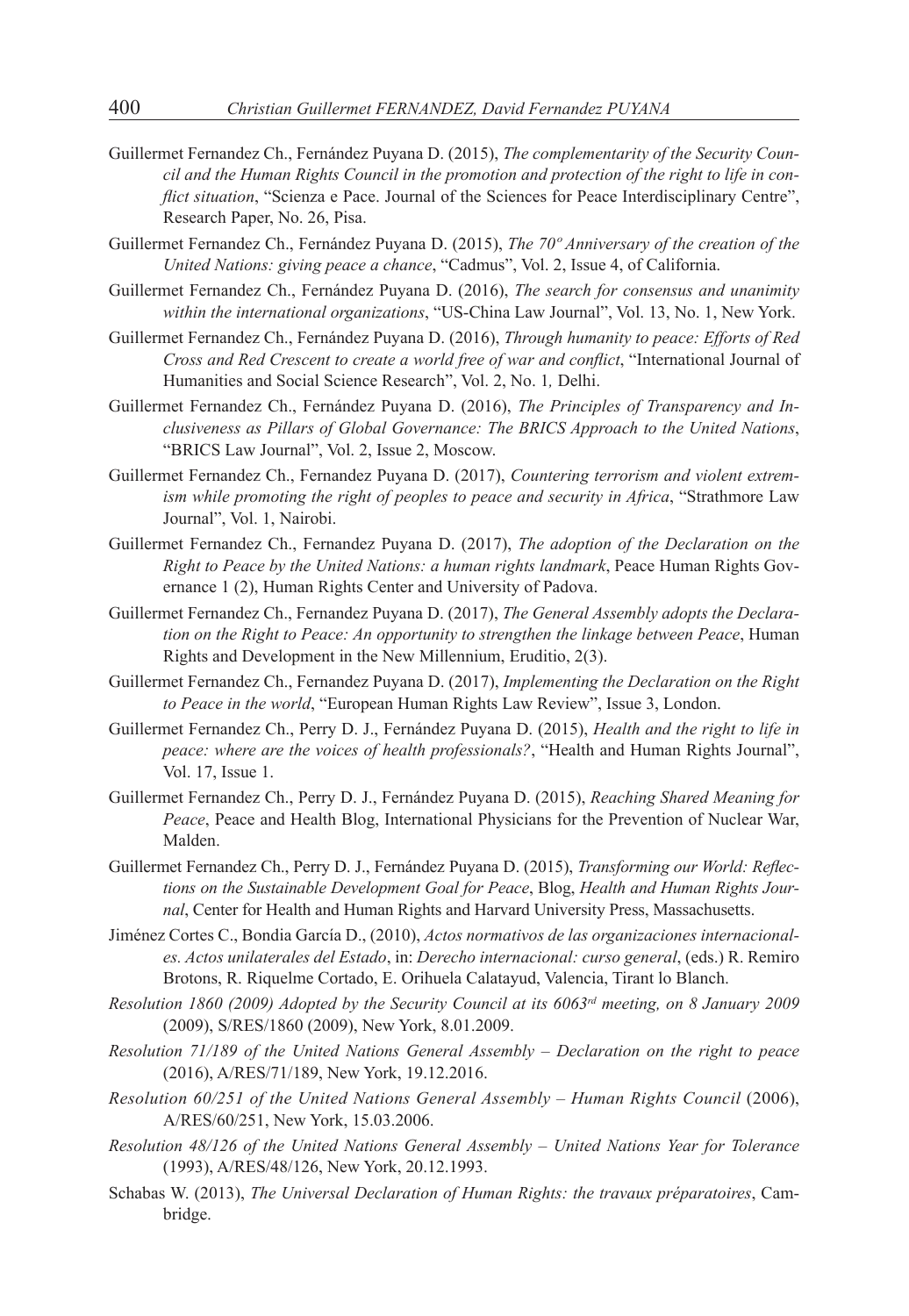*The Universal Declaration of Human Rights: a common standard of achievement* (2004), (eds.) G. Alfredsson, A. Eide, The Hague.

### **ANNEX**

### **General Assembly Resolution A/RES/71/189, 19 December 2016**

### **Declaration on the right to peace**

The General Assembly,

*Guided by* the purposes and principles of the Charter of the United Nations,

*Recalling* the Universal Declaration of Human Rights, the International Covenant on Civil and Political Rights, the International Covenant on Economic, Social and Cultural Rights and the Vienna Declaration and Programme of Action,

*Recalling also* the Declaration on the Right to Development, the United Nations Millennium Declaration, the 2030 Agenda for Sustainable Development, including the Sustainable Development Goals, and the 2005 World Summit Outcome,

*Recalling further* the Declaration on the Preparation of Societies for Life in Peace, the Declaration on the Right of Peoples to Peace and the Declaration and Programme of Action on a Culture of Peace, and other international instruments relevant to the subject of the present declaration,

*Recalling* the Declaration on the Granting of Independence to Colonial Countries and Peoples,

*Recalling also* that the Declaration on Principles of International Law concerning Friendly Relations and Cooperation among States in accordance with the Charter of the United Nations solemnly proclaimed the following principles:

that States shall refrain in their international relations from the threat or use of force against the territorial integrity or political independence of any State, or in any other manner inconsistent with the purposes of the United Nations, the principle that States shall settle their international disputes by peaceful means in such a manner that international peace and security and justice are not endangered, the duty not to intervene in matters within the domestic jurisdiction of any State, in accordance with the Charter, the duty of States to co-operate with one another in accordance with the Charter, the principle of equal rights and self-determination of peoples, the principle of sovereign equality of States, the principle that States shall fulfil in good faith the obligations assumed by them in accordance with the Charter,

*Reaffirming* the obligations of all Member States, as enshrined in the Charter of the United Nations, to refrain in their international relations from the threat or use of force against the territorial integrity or political independence of any State, or in any other manner inconsistent with the purposes of the United Nations, and to settle their international disputes by peaceful means in such a manner that international peace and security, and justice are not endangered,

*Acknowledging* that the fuller development of a culture of peace is integrally linked to the realization of the right of all peoples, including those living under colonial or other forms of alien domination or foreign occupation, to self-determination enshrined in the Charter of the United Nations and embodied in the International Covenants on Human Rights, as well as in the Declaration on the Granting of Independence to Colonial Countries and Peoples contained in General Assembly resolution 1514 (XV) of 14 December 1960,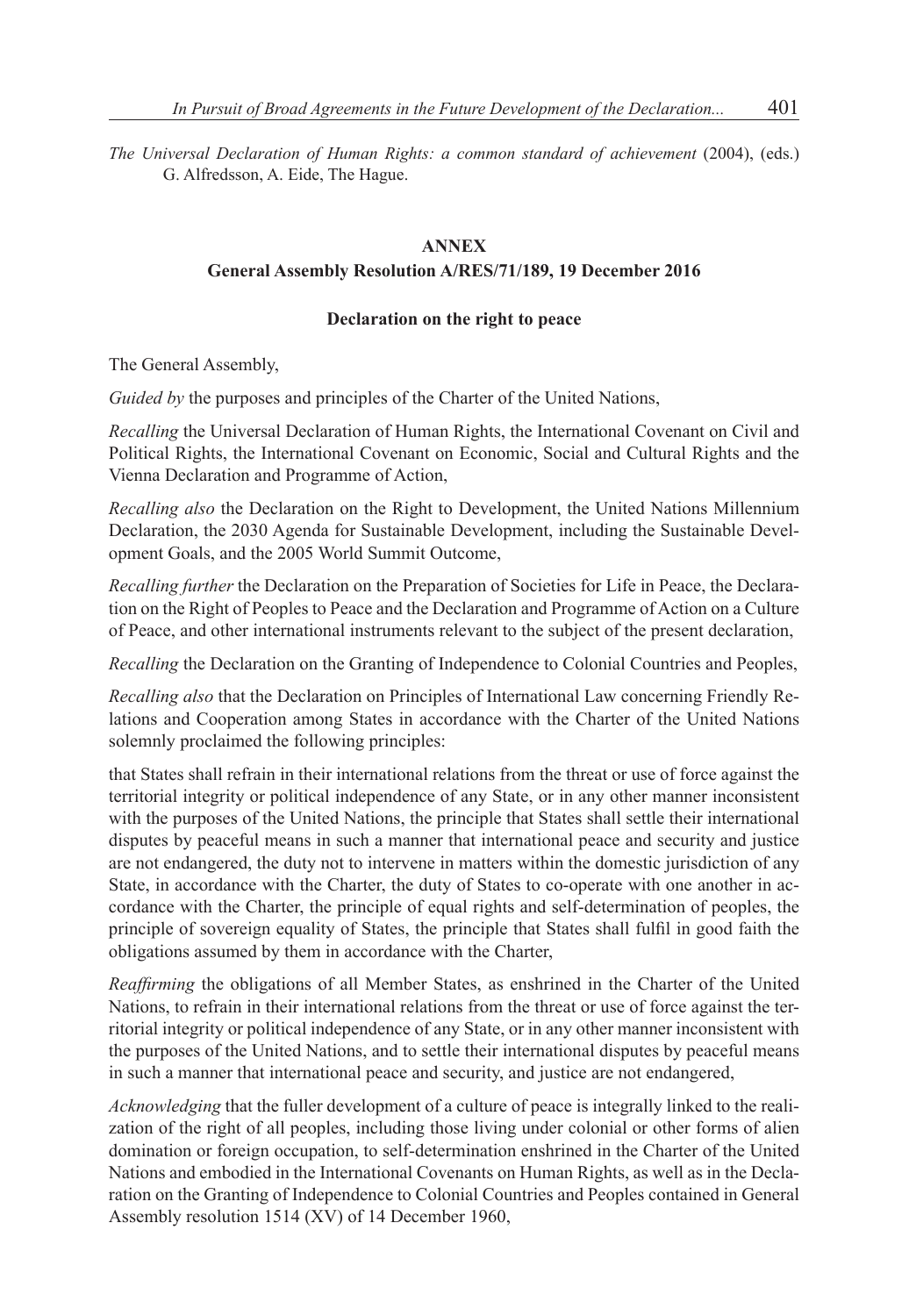*Convinced* that any attempt aimed at the partial or total disruption of the national unity and territorial integrity of a State or country or at its political independence is incompatible with the purposes and principles of the Charter, as stated in the Declaration on Principles of International Law concerning Friendly Relations and Cooperation among States in accordance with the Charter of the United Nations, contained in General Assembly resolution 2625 (XXV) of 24 October 1970,

*Recognizing* the importance of the settlement of disputes or conflicts through peaceful means,

*Deeply deploring* all acts of terrorism, recalling that the Declaration on Measures to Eliminate International Terrorism recognizes that acts, methods and practices of terrorism constitute a grave violation of the purposes and principles of the United Nations and may pose a threat to international peace and security, jeopardize friendly relations among States, threaten the territorial integrity and security of States, hinder international cooperation and aim at the destruction of human rights, fundamental freedoms and the democratic bases of society, and reaffirming that any acts of terrorism are criminal and unjustifiable regardless of their motivations, whenever and by whomsoever committed,

*Stressing* that all measures taken in the fight against terrorism must be in compliance with the obligations of States under international law, including international human rights, refugee and humanitarian law, as well as those enshrined in the Charter,

*Urging* all States that have not yet done so to consider, as a matter of priority, becoming parties to international instruments related to terrorism,

*Reaffirming* that the promotion and protection of human rights for all and the rule of law are essential to the fight against terrorism, and recognizing that effective counterterrorism measures and the protection of human rights are not conflicting goals but are complementary and mutually reinforcing,

*Reaffirming also* the determination of the peoples of the United Nations as expressed in the Preamble to the Charter to save succeeding generations from the scourge of war, to reaffirm faith in fundamental human rights, to promote social progress and better standards of life in larger freedom, and to practice tolerance and live together in peace with one another as good neighbours,

*Recalling* that peace and security, development and human rights are the pillars of the United Nations system and the foundations for collective security and well-being, and recognizing that development, peace and security and human rights are interlinked and mutually reinforcing,

*Recognizing* that peace is not only the absence of conflict, but also requires a positive, dynamic participatory process where dialogue is encouraged and conflicts are solved in a spirit of mutual understanding and cooperation, as well as socio-economic development is ensured,

*Recalling* that the recognition of the inherent dignity and the equal and inalienable rights of all members of the human family is the foundation of freedom, justice and peace in the world, and recognizing that peace is promoted through the full enjoyment of all inalienable rights derived from the inherent dignity of all human beings,

*Recalling also* that everyone is entitled to a social and international order in which the rights and freedoms set forth in the Universal Declaration of Human Rights can be fully realized,

Recalling the world commitment to eradicate poverty and promote sustained economic growth, sustainable development and global prosperity for all and the need to reduce inequalities within and among countries,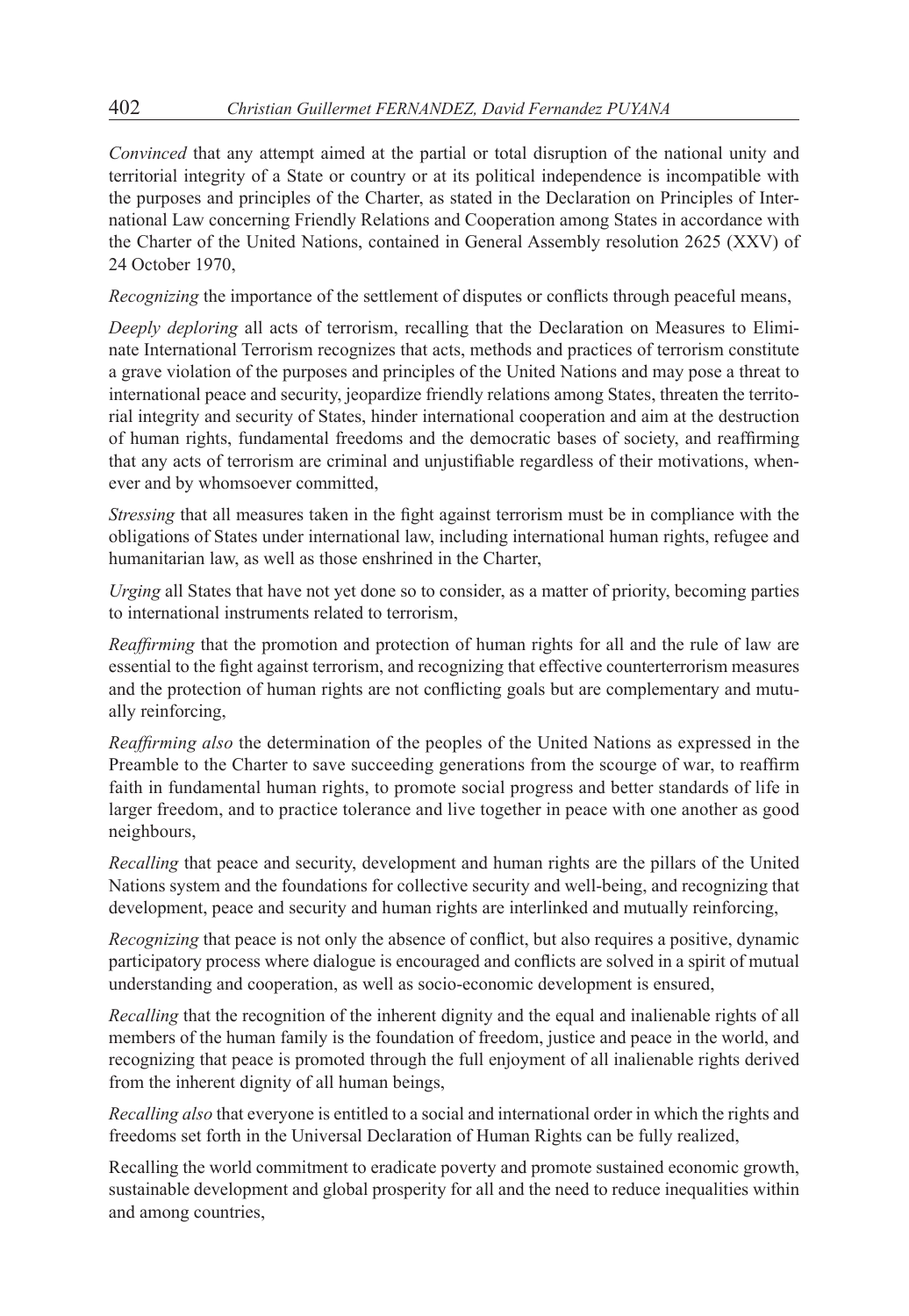Recalling the importance of prevention of armed conflict in accordance with the purposes and principles of the Charter and of the commitment to promote a culture of prevention of armed conflict as a means of effectively addressing the interconnected security and development challenges faced by peoples throughout the world,

Recalling that the full and complete development of a country, the welfare of the world and the cause of peace require the maximum participation of women on equal terms with men in all fields,

*Reaffirming* that since wars begin in the minds of human beings, it is in the minds of human beings that the defences of peace must be constructed and recalling the importance of the settlement of disputes or conflicts through peaceful means,

*Recalling* the need for strengthened international efforts to foster a global dialogue for the promotion of a culture of tolerance and peace at all levels, based on respect for human rights and diversity of religions and beliefs,

*Recalling further* that development assistance and capacity-building based on the principle of national ownership in post-conflict situations should restore peace through rehabilitation, reintegration and reconciliation processes involving all those engaged, and recognizing the importance of peacemaking, peacekeeping and peacebuilding activities of the United Nations for the global pursuit of peace and security,

*Recalling* that the culture of peace and the education of humanity for justice and liberty and peace are indispensable to the dignity of human beings and constitute a duty that all nations must fulfil in a spirit of mutual assistance and concern,

*Reaffirming* that the culture of peace is a set of values, attitudes, traditions and modes of behaviour and ways of life, as identified in the Declaration on a Culture of Peace, and that all this should be fostered by an enabling national and international environment conducive to peace,

*Recognizing* the importance of moderation and tolerance as values contributing to the promotion of peace and security,

*Recognizing* also the important contribution that civil society organizations can make in building and preserving peace, as well as in strengthening a culture of peace,

*Stressing* the need for States, the United Nations system and other relevant international organizations to allocate resources to programmes aimed at strengthening the culture of peace and upholding human rights awareness through training, teaching and education,

*Stressing also* the importance of the contribution of the United Nations Declaration on Human Rights Education and Training to the promotion of a culture of peace,

*Recalling* that respect for the diversity of cultures, tolerance, dialogue and cooperation, in a climate of mutual trust and understanding, are among the best guarantees of international peace and security,

*Recalling also* that tolerance is respect, acceptance and appreciation of the rich diversity of our world's cultures, our forms of expression and ways of being human, as well as the virtue that makes peace possible and contributes to the promotion of a culture of peace,

*Recalling further* that the constant promotion and realization of the rights of persons belonging to national or ethnic, religious and linguistic minorities as an integral part of the development of a society as a whole and within a democratic framework based on the rule of law would contribute to the strengthening of friendship, cooperation and peace among peoples and States,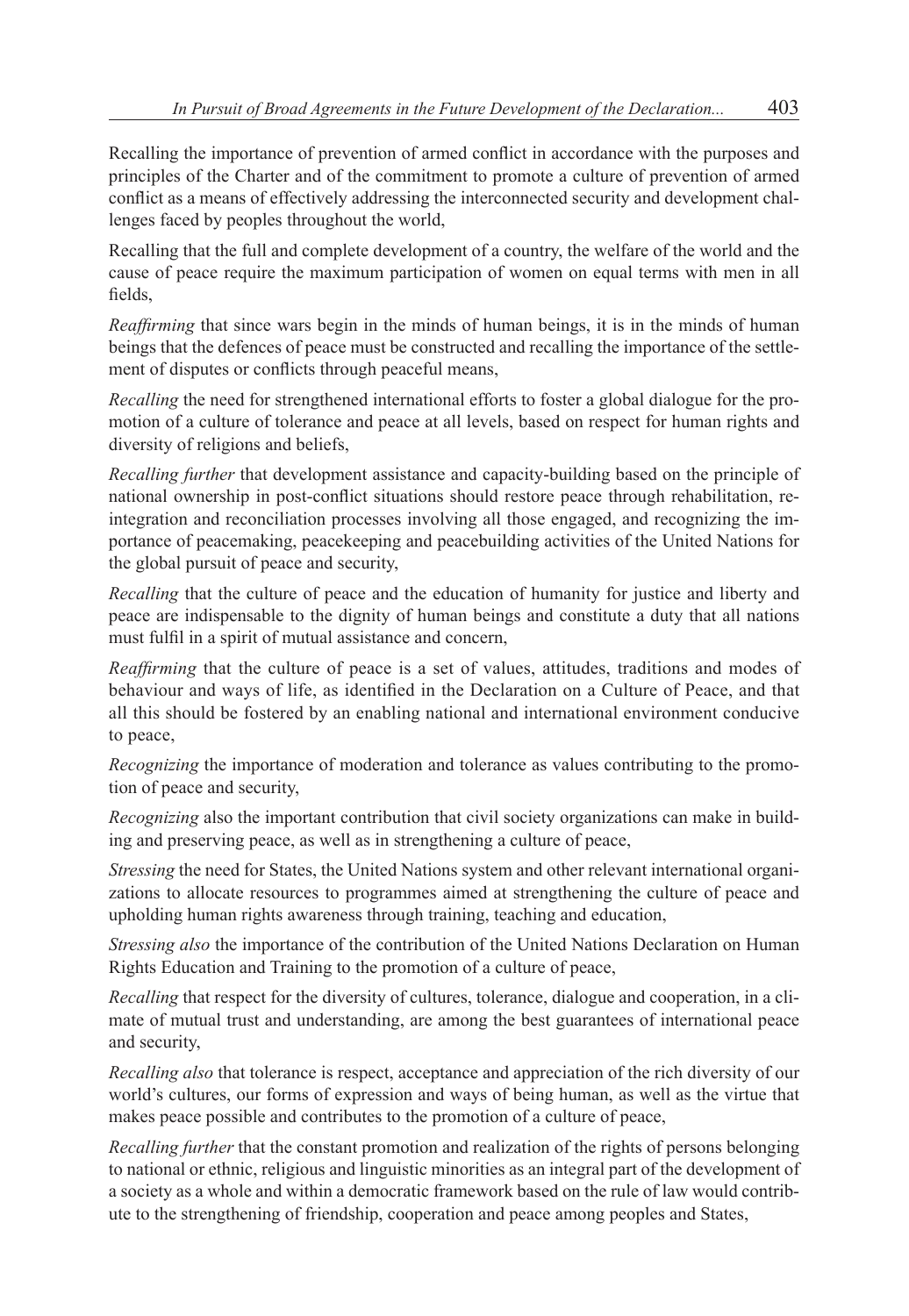*Recalling* the need to design, promote and implement at the national, regional and international levels strategies, programmes and policies, and adequate legislation, which may include special and positive measures, for furthering equal social development and the realization of the civil and political, economic, social and cultural rights of all victims of racism, racial discrimination, xenophobia and related intolerance,

*Recognizing* that racism, racial discrimination, xenophobia and related intolerance, where they amount to racism and racial discrimination are an obstacle to friendly and peaceful relations among peoples and nations, and are among the root causes of many internal and international conflicts, including armed conflicts,

*Inviting* solemnly all stakeholders to guide themselves in their activities by recognizing the high importance of practicing tolerance, dialogue, cooperation and solidarity among all human beings, peoples and nations of the world as a means to promote peace; to that end, present generations should ensure that both they and future generations learn to live together in peace with the highest aspiration of sparing future generations the scourge of war,

#### **Article 1**

Everyone have the right to enjoy peace such that all human rights are promoted and protected and development is fully realized.

#### **Article 2**

States should respect, implement and promote equality and non-discrimination, justice and the rule of law and guarantee freedom from fear and want as a means to build peace within and between societies.

#### **Article 3**

States, the United Nations and specialized agencies should take appropriate sustainable measures to implement the present Declaration, in particular the United Nations Educational, Scientific and Cultural Organization. International, regional, national and local organizations and civil society are encouraged to support and assist in the implementation of the present Declaration.

#### **Article 4**

International and national institutions of education for peace shall be promoted in order to strengthen among all human beings the spirit of tolerance, dialogue, cooperation and solidarity. To this end, the University for Peace should contribute to the great universal task of educating for peace by engaging in teaching, research, post-graduate training and dissemination of knowledge.

### **Article 5**

Nothing in the present Declaration shall be construed as being contrary to the purposes and principles of the United Nations. The provisions included in this Declaration are to be understood in the line of the Charter of the United Nations, the Universal Declaration of Human Rights and relevant international and regional instruments ratified by States.